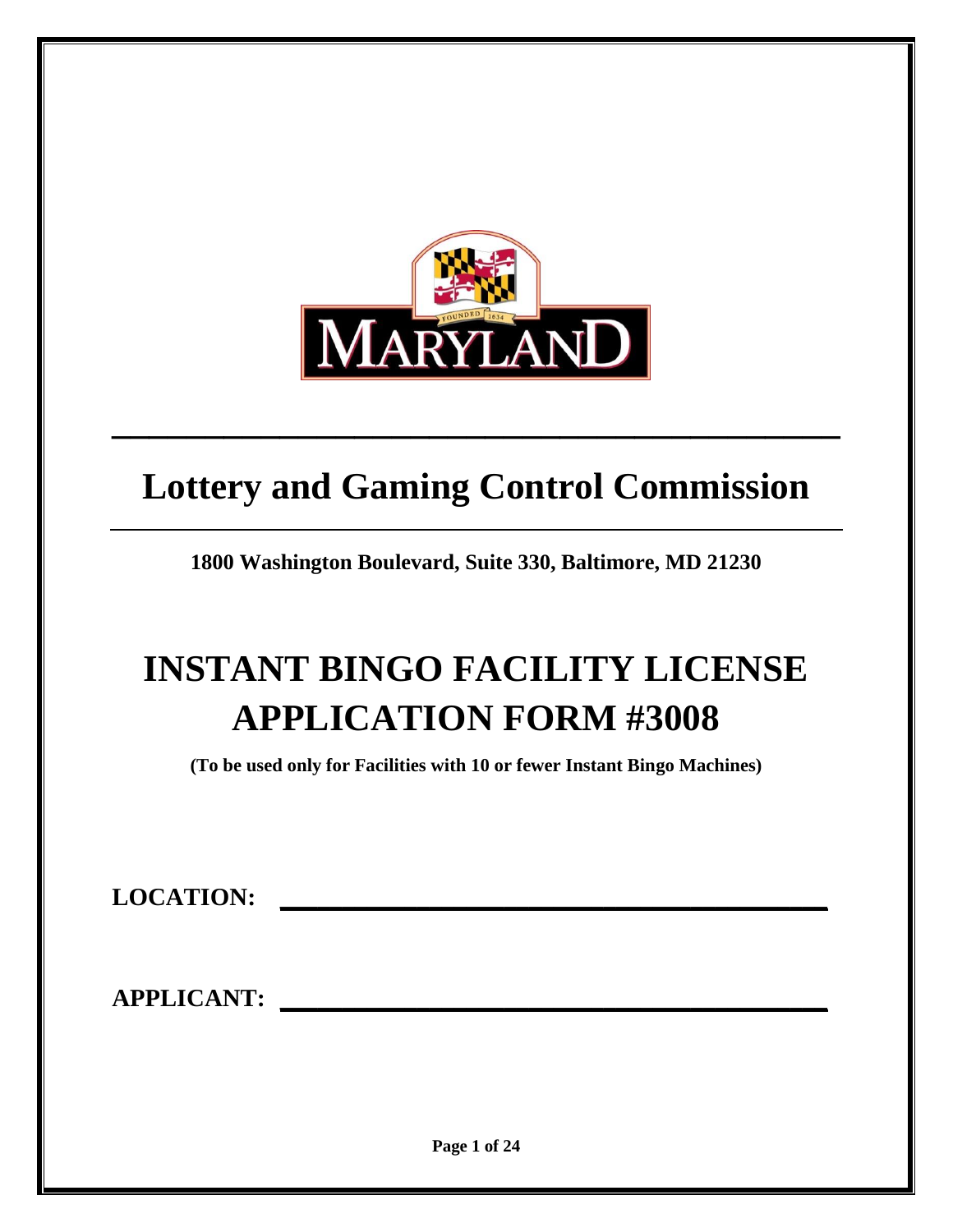## **TABLE OF CONTENTS**

#### **Page #**

| <b>Section A</b> |                                                        | 3         |
|------------------|--------------------------------------------------------|-----------|
| <b>Section B</b> |                                                        | 5         |
| <b>Section C</b> |                                                        | 8         |
| <b>Section D</b> |                                                        | 8         |
| D.1              |                                                        | 8         |
| D.2              |                                                        | 8         |
| D.3              |                                                        | 8         |
| D.4              |                                                        | 9         |
| D.5              |                                                        | 9         |
| D.6              |                                                        | <b>10</b> |
| D.7              |                                                        |           |
| D.8              |                                                        |           |
| D.9              |                                                        |           |
| D.10             | Applicant's Consent, Authorization & Acknowledgement & |           |
|                  |                                                        |           |
| <b>Section E</b> |                                                        |           |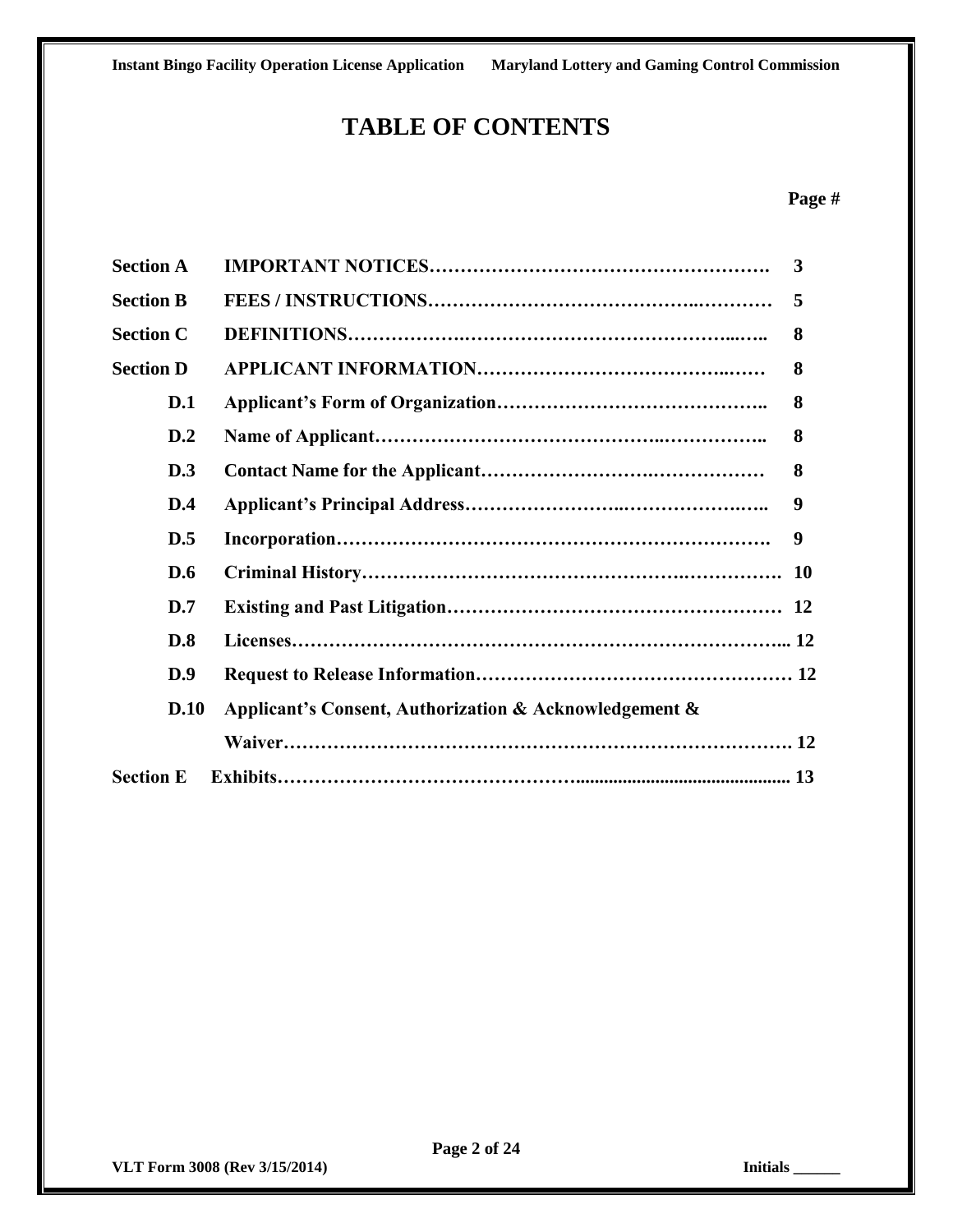## **SECTION A IMPORTANT NOTICES**

- **A.1** This form is an *OFFICIAL DOCUMENT* of the Maryland Lottery and Gaming Control Commission. It *CAN NOT* be altered or changed in any fashion, except to fill-in the areas provided with the information that is required. Any alteration or change to this document that is not within the exception may cause the processing of your application to be delayed or your application denied.
- **A.2** The Maryland Instant Bingo Facility Operation License is a privilege. The burden of proving qualifications to receive and hold a license is at all times on the Applicant. The Applicant accepts any and all risk of adverse public notice, embarrassment, criticism, emotional distress or financial loss that may result from any action with respect to this application. The Applicant expressly waives any and all claims for damages as result thereof. Information not called for in this form or in addition to that which is provided in response to this form may be requested. The Applicant shall provide all information, documents, materials and certifications at the Applicant's own expense.
- **A.3** You *must* make accurate statements and include all material facts. Any misrepresentations, failure to provide any requested information, or failure to meet any other requirement as set out in law or regulation may result in the denial of the application and may subject you to civil and/or criminal penalties.
- **A.4** The *total cost of the background investigation* conducted pursuant to this application *shall be borne by the applicant*. In addition, the Applicant is responsible for the payment of all application fees required under the law and regulations and the posting of a bond that may be required by the Commission.
- **A.5** The Applicant is under a continuing duty to promptly disclose any changes in the information provided in the application and requested materials submitted to the Commission. The duty to make such additional disclosures shall continue throughout any period of any license that may be granted by the Commission.
- **A.6** All notices regarding your application will be sent to the address you provide on this form. You must immediately notify the Commission if you change your address.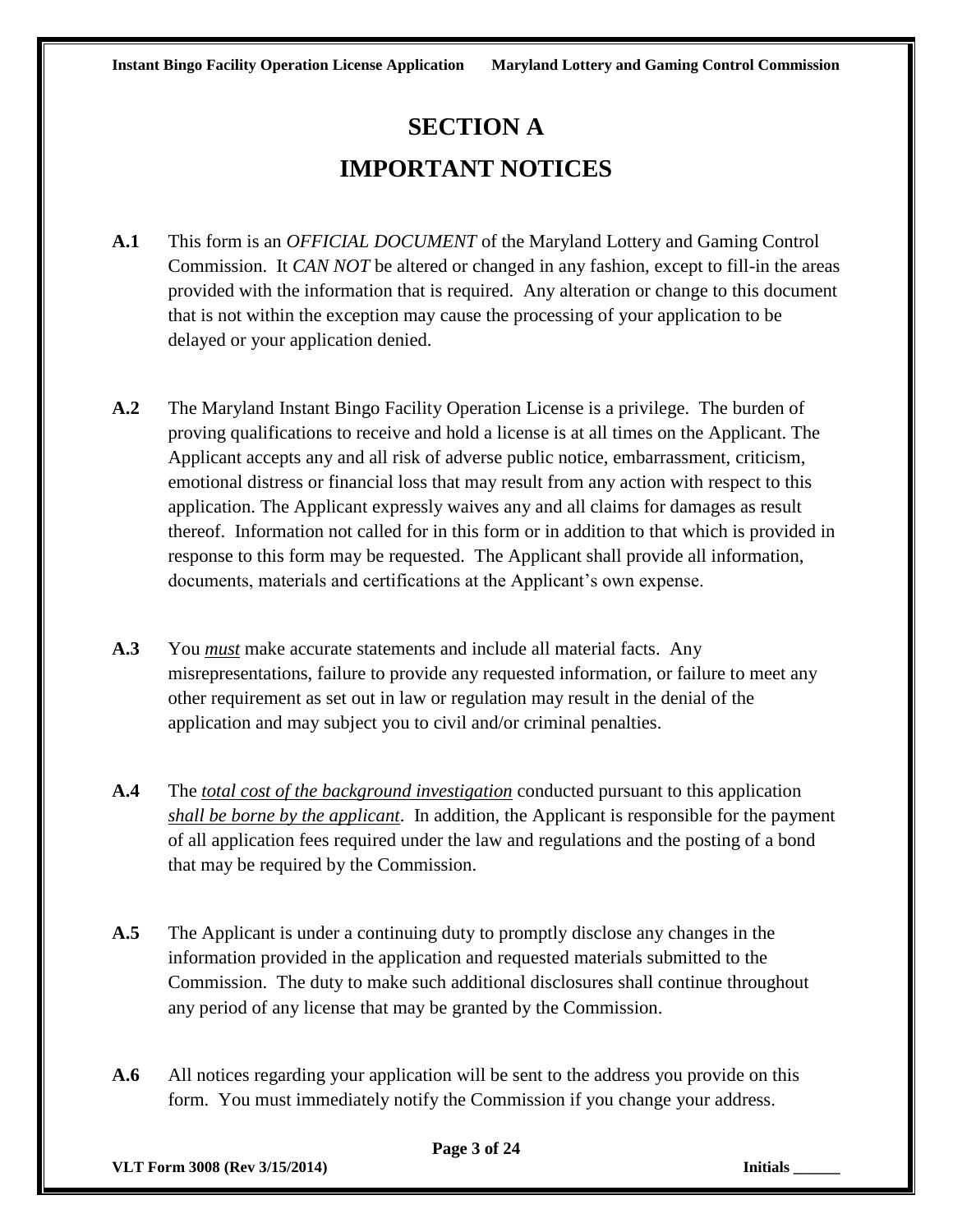- **A.7** An Applicant who applies for and obtains a license from the Commission may be required to submit to warrantless searches as stated in the law or regulation.
- **A.8** The Applicant *shall promptly* provide written notification to the Commission of any corrections or changes to this application after it is submitted.
- **A.9** Failure to answer any question completely and truthfully may result in denial of your application and/or revocation of your license and subject you to civil and/or criminal penalties.
- **A.10** After the application has been submitted, the Applicant *MAY NOT* withdraw its application without the permission of the Commission.
- **A.11** All submissions with and for this application become the property of the Commission and will not be returned.
- **A.12** In addition to the initial license fee, an Applicant is responsible for reimbursing the Commission for administrative costs associated with processing the application and conducting the background investigation.
- **A.13** Send a copy of this application, and all required forms, to the Commission on a thumb drive or similar device in PDF format. If the storage device is password protected (recommended), the password shall be transmitted separately to the MLGCA and shall arrive promptly after the submission of this application.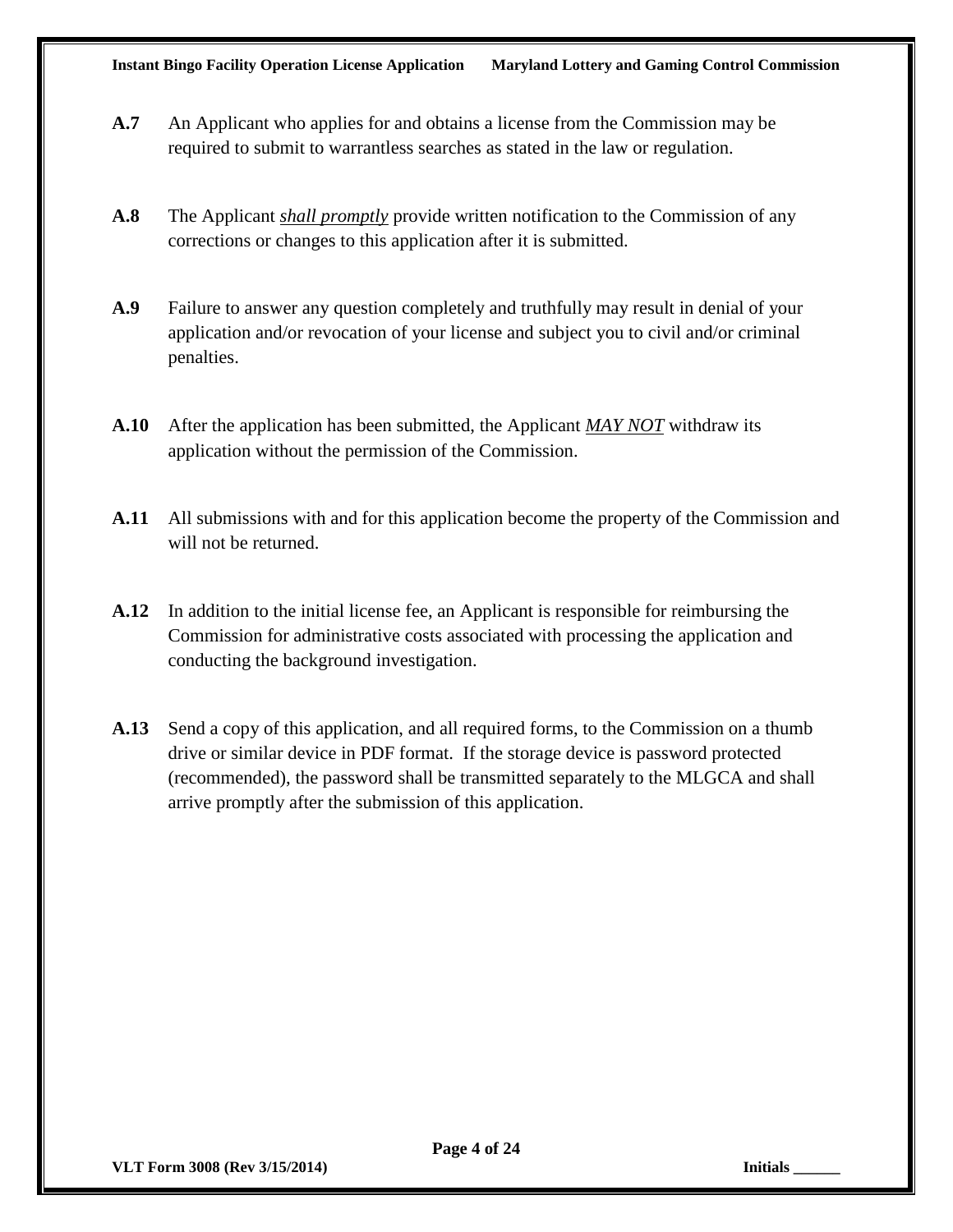#### **SECTION B**

#### **FEES**

| 1. Application Fee (Fewer than 10 Instant Bingo Machines)\$150.00                          |  |
|--------------------------------------------------------------------------------------------|--|
|                                                                                            |  |
|                                                                                            |  |
|                                                                                            |  |
| 5. Annual License Fee (for each Instant Bingo Machine in operation at a facility) \$150.00 |  |
|                                                                                            |  |
| 7. License Renewal Fee (Fewer than 10 Instant Bingo Machines)\$150.00                      |  |

**\*Note:** Should the background investigation fee be exhausted prior to the completion of the investigation you will be billed for any additional investigative costs incurred by the Commission. Conversely, you will be refunded any unused portion of this fee.

**Note: License, Application and Background Investigation fees are due at the time of application. They are non-refundable. You may wire transfer your payment or send it to the following address:**

#### **"SEND THE APPLICATION AND PAYMENT TOGETHER"**

**Payment and Application are mailed to:** 

**Maryland Lottery and Gaming Control Agency**

**Attn: Licensing Division**

**1800 Washington Blvd, Suite 330**

**Baltimore, Maryland 21230**

**Wire Payment to:**

Maryland Lottery Account Number: 446014266944

- 1. **Name of the Account** Maryland Lottery VLT Escrow 026009593 Bank of America, New York, NY
- 2. **If required**, the SWIFT code is BOFAUS3N Ref: Bank of America in the State of Maryland

**PAYMENT FORM:** *MUST* **be sent as a certified/bank check or money order.**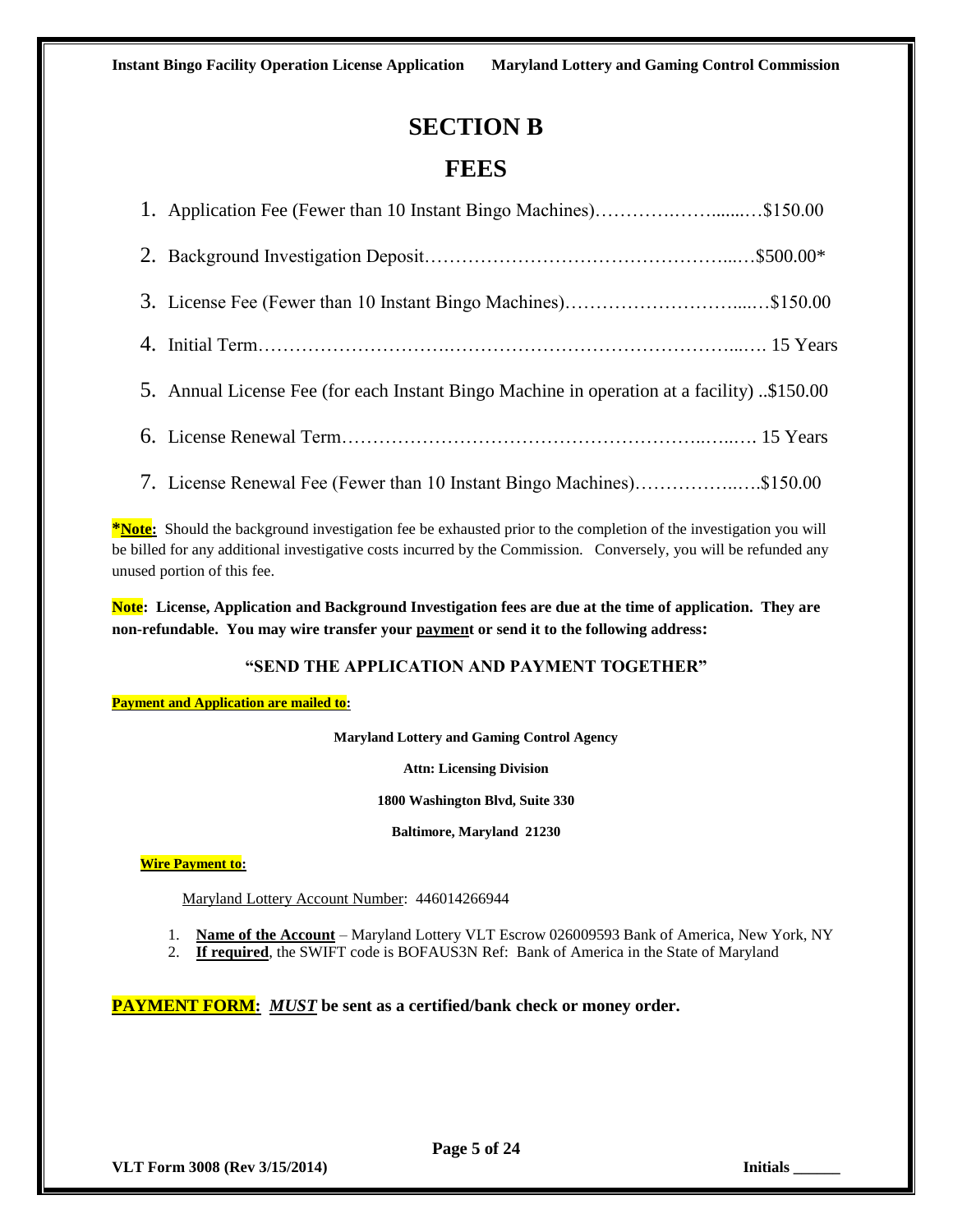### **INSTRUCTIONS**

These instructions are applicable to an Applicant seeking an Instant Bingo Facility Operation License ("license").

- **B.1** Read each question carefully. Answer each and every question completely. Do not leave blank spaces. If a question does not apply, write "Does Not Apply" or "N/A." If the correct answer to a particular question is "None," write "None."
- **B.2** All entries on the form must be typed or printed in black ink block lettering. Initials or signatures must be in handwriting, unless otherwise stated by the Commission, by the individual providing the information. If the answers are not legible, the application may not be accepted. Do not misstate or omit any material fact(s). All information is subject to verification.
- **B.3** If the Applicant is an individual, the Applicant must initial all pages. If the Applicant is not an individual, the individual who is authorized to complete the form on behalf of the Applicant must initial each page in the lower right-hand corner. By initialing each page, the Applicant is acknowledging that they have read the page and provided accurate and complete information.
- **B.4** If additional pages are required in order to answer any question, additional pages may be utilized and must be attached to the form. Be sure to indicate the number(s) of the question(s) being answered and initial each additional page. Some schedules may require disclosure of information for more than one individual or entity or type of information. If there are multiple disclosures, make enough additional copies of the blank schedule and complete it for each individual or entity.
- **B.5** An Applicant should give specific attention to the clear identification of those portions of its application that it deems to be confidential, proprietary commercial information or trade secrets, and provide justification of why such materials, upon request, should not be disclosed by the State pursuant to the Public Information Act ("PIA"), Title 10, Subtitle 6, State Government Article, Annotated Code of Maryland. Confidential information supplied shall be revealed in the course of the necessary administration of this application. A blanket statement by an applicant that its entire application is confidential, proprietary commercial information or a trade secret is unacceptable. Applications shall be open to public inspection only after award of a license has been made, to the extent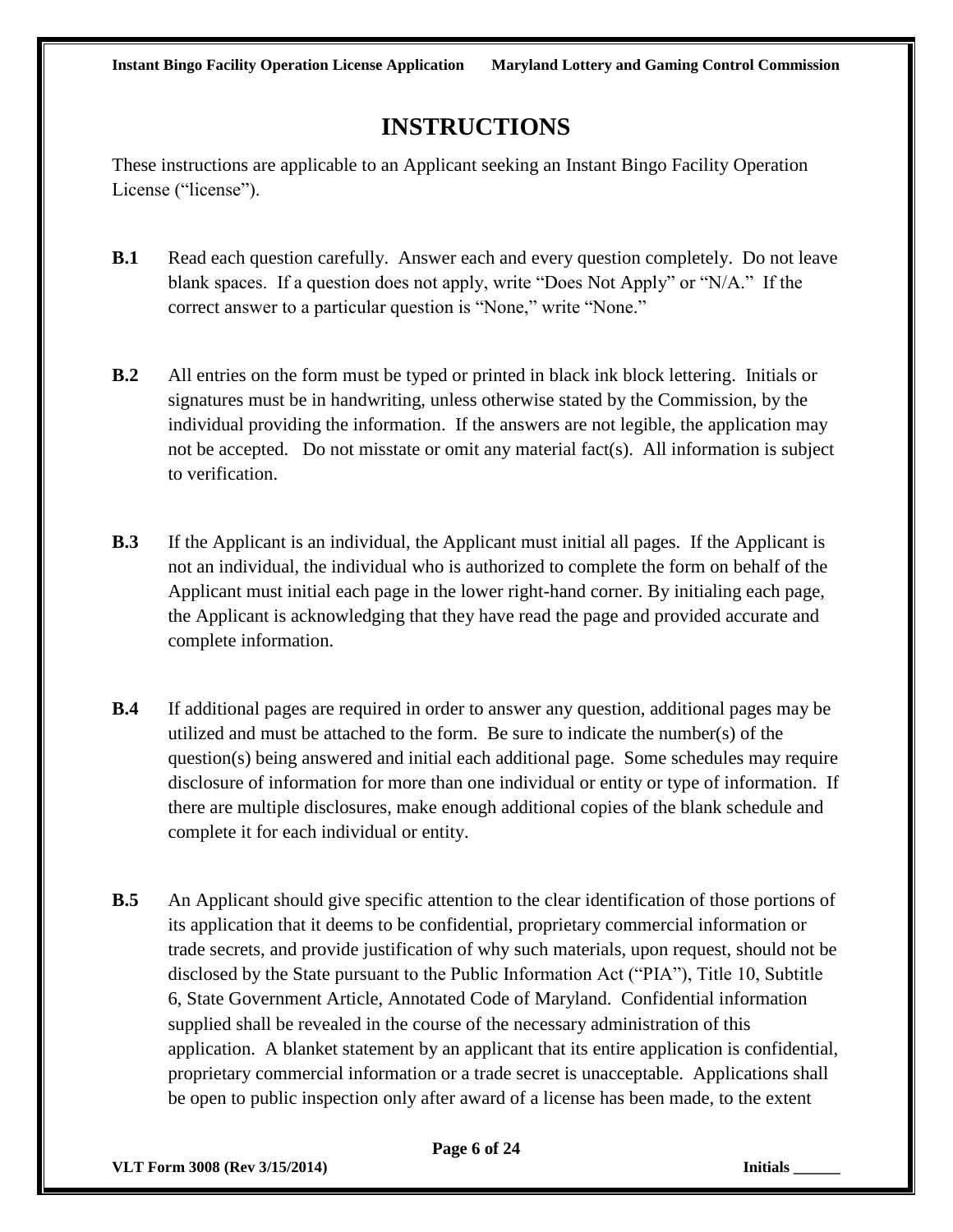permitted by the PIA. Applicant is advised that, upon request for this information from a third party, the Commission will make an independent determination whether the information may be disclosed. An Applicant or licensee waives any liability of the State of Maryland, and its employees and agents, the Commission, and the Maryland Lottery and Gaming Control Agency for any damages resulting from any disclosure or publication in any manner.

- **B.6** The Commission may request additional financial and other information as needed.
- **B.7** All exhibits must be attached with appropriate information, or noted "not applicable."
- **B.9** Send the original and one copy of this application and all related forms/attachments on a thumb drive in PDF format. If the storage device is password protected (recommended), the password shall be transmitted separately to the MLGCA and shall arrive promptly after the submission of this application.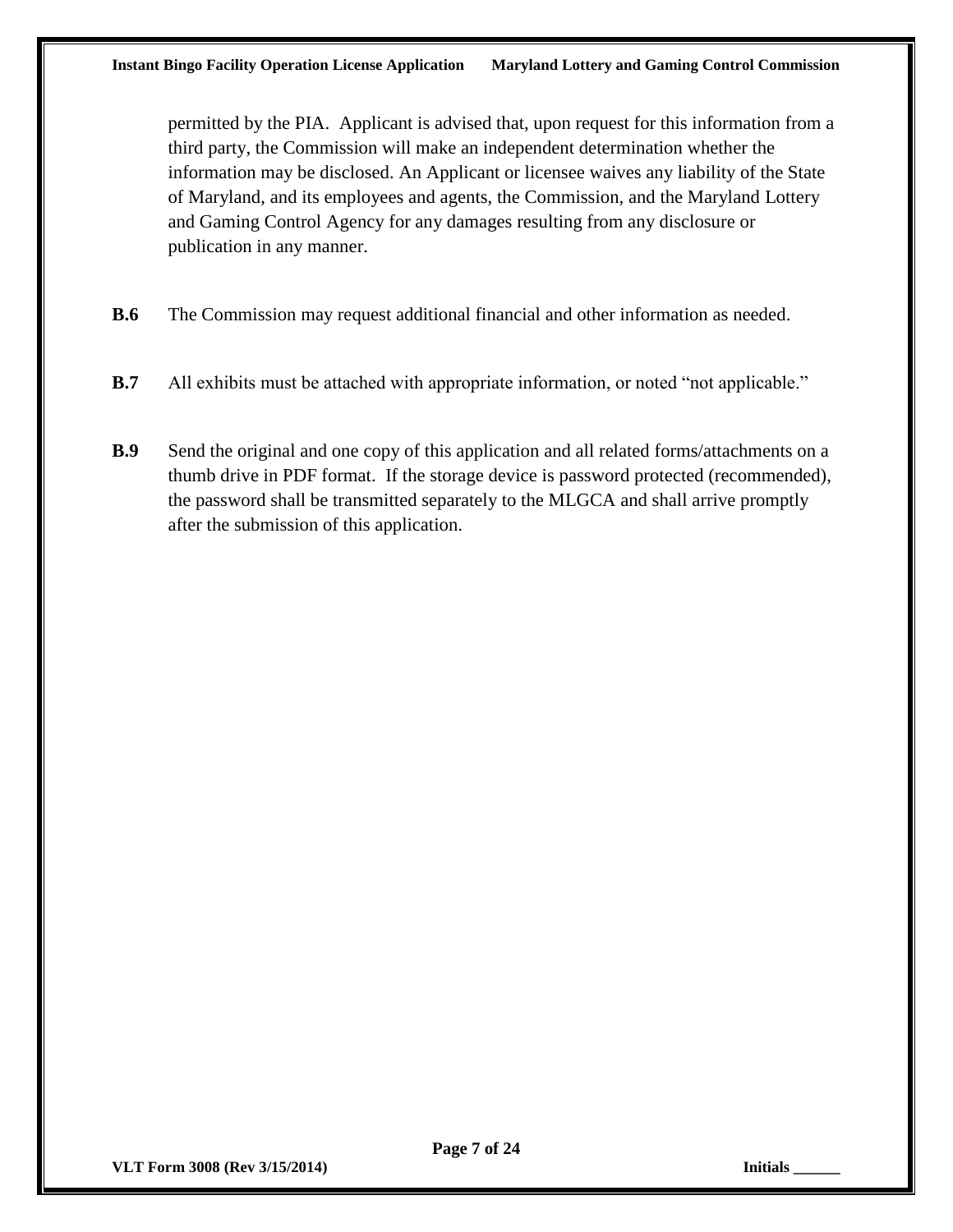## **SECTION C**

#### **DEFINITIONS**

Please refer to the list of Consolidated Definitions applicable to all license applications, which is available on the Maryland Lottery and Gaming Control Agency's website: [http://gaming.mdlottery.com/licensing/.](http://gaming.mdlottery.com/licensing/)

#### **SECTION D**

### **APPLICANT INFORMATION**

#### **D.1 APPLICANT'S FORM OF ORGANIZATION**

#### **Check One:**

| $\Box$ Sole Proprietorship |  | $\Box$ Partnership $\Box$ Limited Partnership $\Box$ C-Corporation |  |
|----------------------------|--|--------------------------------------------------------------------|--|
|----------------------------|--|--------------------------------------------------------------------|--|

- □ Limited Liability Company □ S-Corporation □ Trust
- $\Box$  Other (Describe)

#### **D.2 NAME OF APPLICANT\***

\*As it is written on the articles of incorporation, by-laws, charter, partnership agreement or other official documents filed with a State or Federal government

 $D/B/A$  or trade names(s)

#### **D.3 CONTACT NAME FOR THIS APPLICATION**

| Name:  | Title:            |             |
|--------|-------------------|-------------|
| Email: | Telephone Number: | Fax Number: |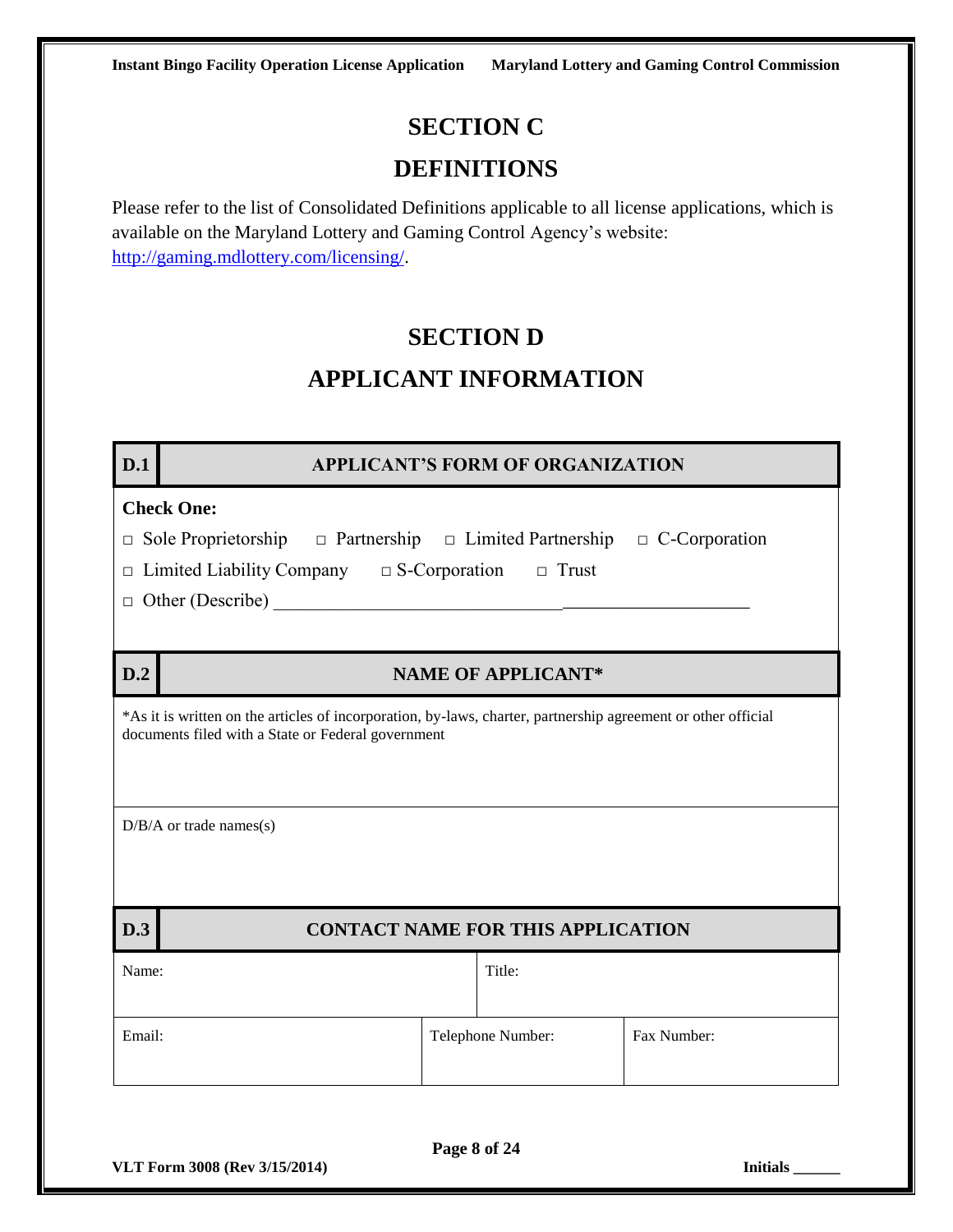| D.4                         | <b>APPLICANT'S PRINCIPAL ADDRESS</b>      |              |   |               |  |  |  |  |
|-----------------------------|-------------------------------------------|--------------|---|---------------|--|--|--|--|
| <b>Street Location</b>      |                                           |              |   |               |  |  |  |  |
| Address Line 2              |                                           |              |   |               |  |  |  |  |
|                             |                                           |              |   |               |  |  |  |  |
| City                        |                                           | <b>State</b> |   | Zip           |  |  |  |  |
| Country                     | Telephone Number                          |              |   | Fax Number    |  |  |  |  |
|                             | €<br>$\lambda$                            |              | € | $\mathcal{E}$ |  |  |  |  |
|                             | Mailing Address - If Different Than Above |              |   |               |  |  |  |  |
|                             |                                           |              |   |               |  |  |  |  |
| Address Line 2              |                                           |              |   |               |  |  |  |  |
| City                        |                                           | <b>State</b> |   | Zip           |  |  |  |  |
|                             |                                           |              |   |               |  |  |  |  |
| Country                     | Telephone Number<br>€                     |              |   | Fax Number    |  |  |  |  |
| Applicant's Web Address(es) |                                           |              |   |               |  |  |  |  |
|                             |                                           |              |   |               |  |  |  |  |

**D.5 INCORPORATION**<br>
(If a Sole Proprietorship, Provide An Answer To The Appropriate Questions)

**\_\_\_\_\_\_\_\_\_\_\_\_\_\_\_\_\_\_\_\_\_\_\_\_\_\_\_\_\_\_\_\_\_\_\_\_\_\_\_\_\_\_\_\_\_\_\_\_\_\_\_\_\_\_\_\_\_\_\_\_\_\_\_\_\_\_**

#### a. APPLICANT'S INCORPORATION DOCUMENTS

1) Business name as it appears on formation documents:

2) Place of incorporation or other type of formation:

3) Date of formation: **\_\_\_\_\_\_\_\_\_\_\_\_\_\_\_\_\_\_\_\_\_\_\_\_\_**

**VLT Form 3008 (Rev 3/15/2014) Initials \_\_\_\_\_\_**

**Page 9 of 24**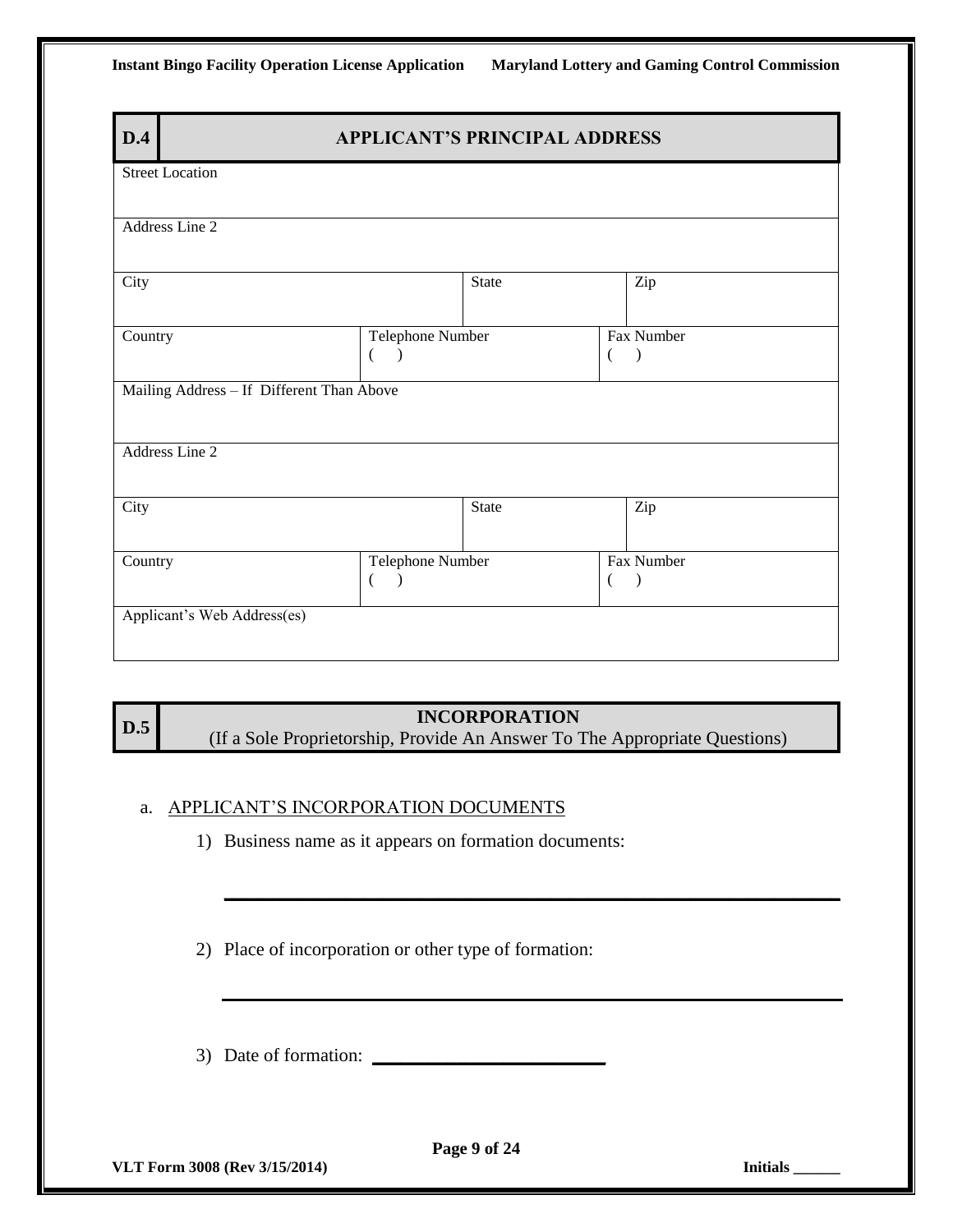| <b>Instant Bingo Facility Operation License Application</b>                                        | <b>Maryland Lottery and Gaming Control Commission</b> |           |  |
|----------------------------------------------------------------------------------------------------|-------------------------------------------------------|-----------|--|
| 4) List all states in which the Applicant is currently registered or authorized to do<br>business: |                                                       |           |  |
|                                                                                                    |                                                       |           |  |
| 5) Is the Applicant registered to do business in Maryland?:                                        | $\Box$ Yes                                            | $\Box$ No |  |
| 6) If yes, please provide registration number:                                                     |                                                       |           |  |

#### **D.6 CRIMINAL HISTORY**

EXHIBIT 2 ASKS ABOUT ANY OFFENSES OR CHARGES AGAINST THE APPLICANT OR ANY OF ITS OFFICERS, DIRECTORS, TRUSTEES OR PARTNERS. PRIOR TO ANSWERING THIS QUESTION, CAREFULLY REVIEW THE DEFINITIONS AND INSTRUCTIONS THAT FOLLOW.

- a. DEFINITIONS For purpose of this section *ONLY*:
	- 1) *ARREST*: Includes any time that you were stopped by any law enforcement officer and advised that you were under arrest, detained, held for questioning or were requested by a law enforcement officer to come to a law enforcement office or facility and answer questions. "Arrest" also includes any circumstances in which you were taken into custody by any law enforcement officer, fingerprinted, detained in any jail or detention center, or otherwise been the subject of a court order to appear in a judicial proceeding in which you were accused of an "offense" as defined in subsection a.3.
	- 2) *CHARGE*: Includes any indictment, complaint, information, summons, citation or other notice of the alleged commission of any crime or offense as defined in paragraph a.3.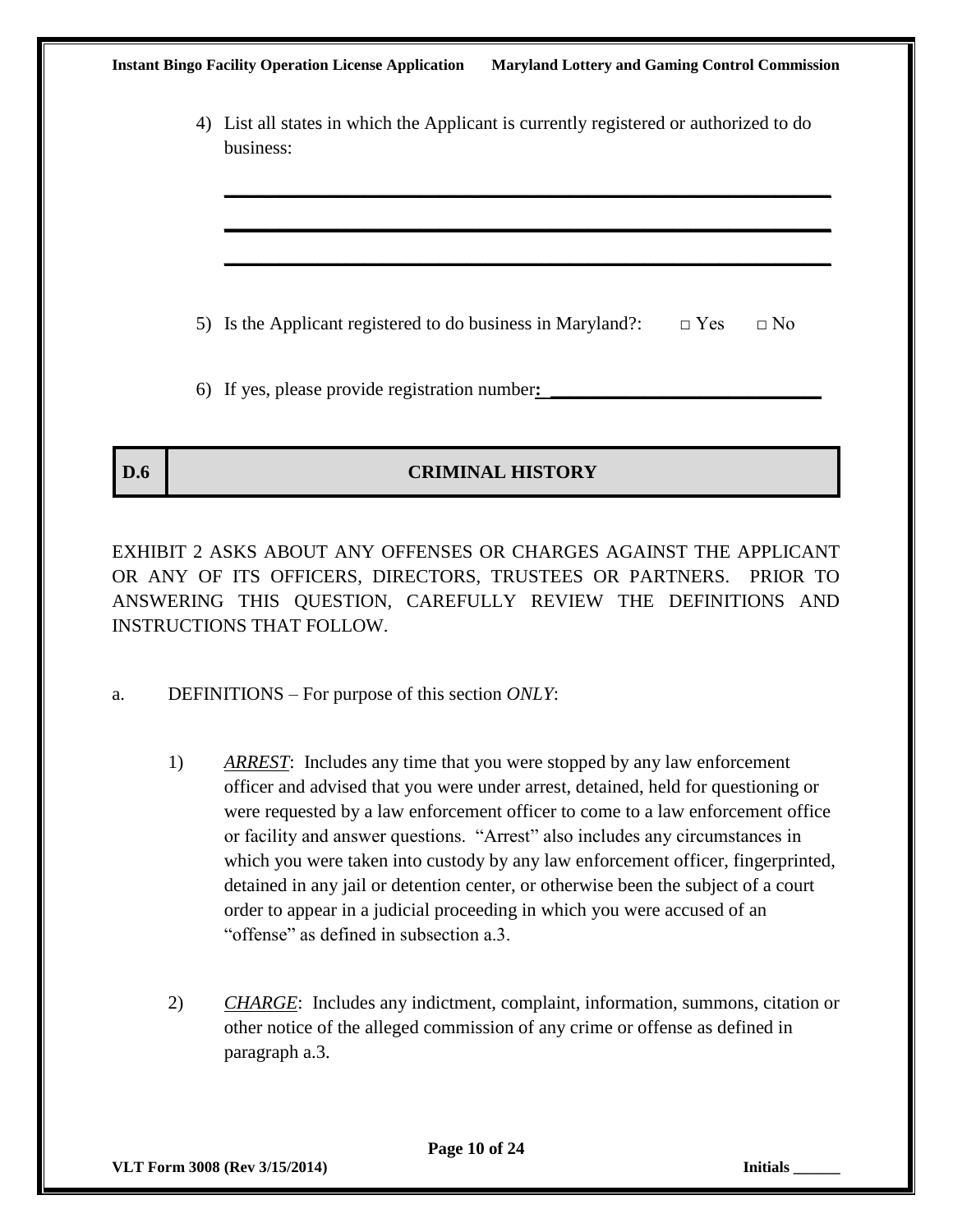3) *OFFENSE*: Includes all felonies, misdemeanors, and summary offenses that may have required you to appear before any municipal, state, federal or municipal grand jury, court or any other judicial tribunal except juvenile court. "Offense" also includes all driving-related charges or offenses which carry any period of incarceration.

#### b. INSTRUCTIONS for Exhibit 2 below

- 1) Complete Exhibit 2 and provide all information to the best of your ability *EVEN IF*:
	- a) You did not commit the offense charged;
	- b) The arrest, charge or offense happened a long time ago;
	- c) You were not convicted;
	- d) The charge was dismissed;
	- e) The charge was dismissed or downgraded to a lesser charge;
	- f) You pleaded nolo contendere to the charge;
	- g) You completed a pretrial intervention or other rehabilitation or diversionary program;
	- h) You were not found guilty; or
	- i) You served no time in any type of correctional facility.
- 2) You can mark Exhibit 2 as "N/A" if:
	- a) You have never been charged with or arrested for any crime or offense;
	- b) You were arrested or charged when you were under eighteen (18) years of age and your arrest or charge, including any sentence that a court imposed, was adjudicated entirely in juvenile court;
	- c) The records of the charge or arrest have been expunged pursuant to an order of court or otherwise sealed by a court of competent jurisdiction.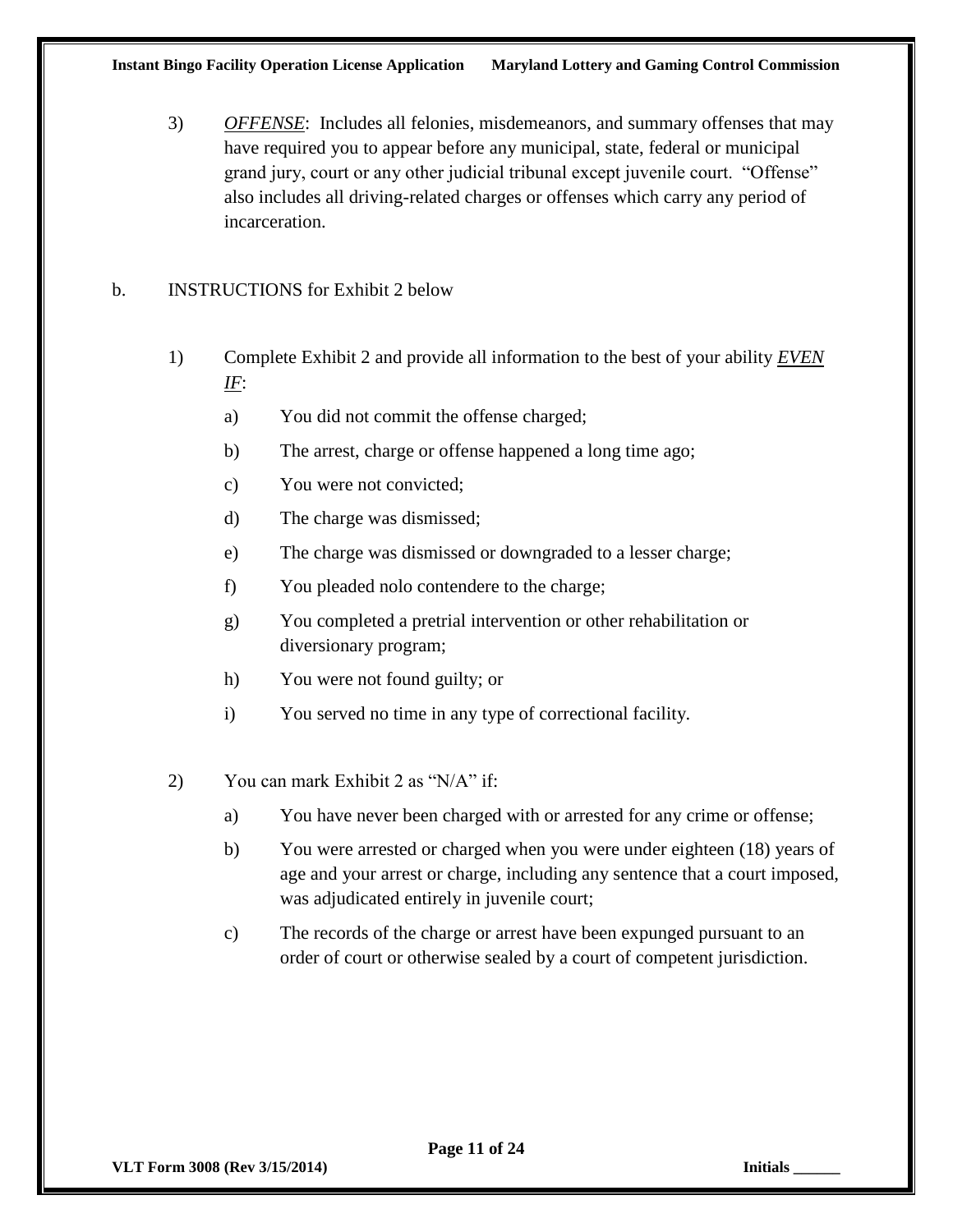| D.7<br><b>LITIGATION</b> |  |
|--------------------------|--|
|--------------------------|--|

a. Use *Exhibit 3* to describe all open and closed civil litigation over the past three (3) years to which the Applicant, its parent, affiliate, holding company or any subsidiary is or was a party, in any jurisdiction. This description must include the title and docket number of the litigation, the name and location of the court before which it is, or was, pending, the identity of all parties to the litigation, the general nature of all claims being made and the nature of any judgment or settlement. The most recent litigation should be listed first.

#### **D.8 LICENSES**

a. Has the Applicant, or any affiliate, intermediary, subsidiary or holding company every applied in any jurisdiction, including but not limited to, any federal, state, local or Native American governments for a license, permit or other authorization to participate in lawful gambling operations (including instant bingo facility machines, slot machines, video lottery terminals, table gaming, horse racing, dog racing, pari-mutuel operation etc.)?

□ Yes □ No

b. Has the Applicant, or any affiliate, intermediary, subsidiary or holding company ever had any license, permit or other authorization issued by a government agency in this state or any other jurisdiction, denied, suspended or revoked in last ten year period?

 $\Box$  Yes  $\Box$  No

c. If "*Yes*", use *Exhibit 4* to provide information for each license, permit or other authorization applied for and license or certificate denied, suspended or revoked.

#### **D.9 AUTHORIZATION FOR RELEASE OF INFORMATION**

a. Use *Exhibit 5* to authorize the Commission to obtain information about the Applicant in order to investigate the Instant Bingo Facility Operation License Application.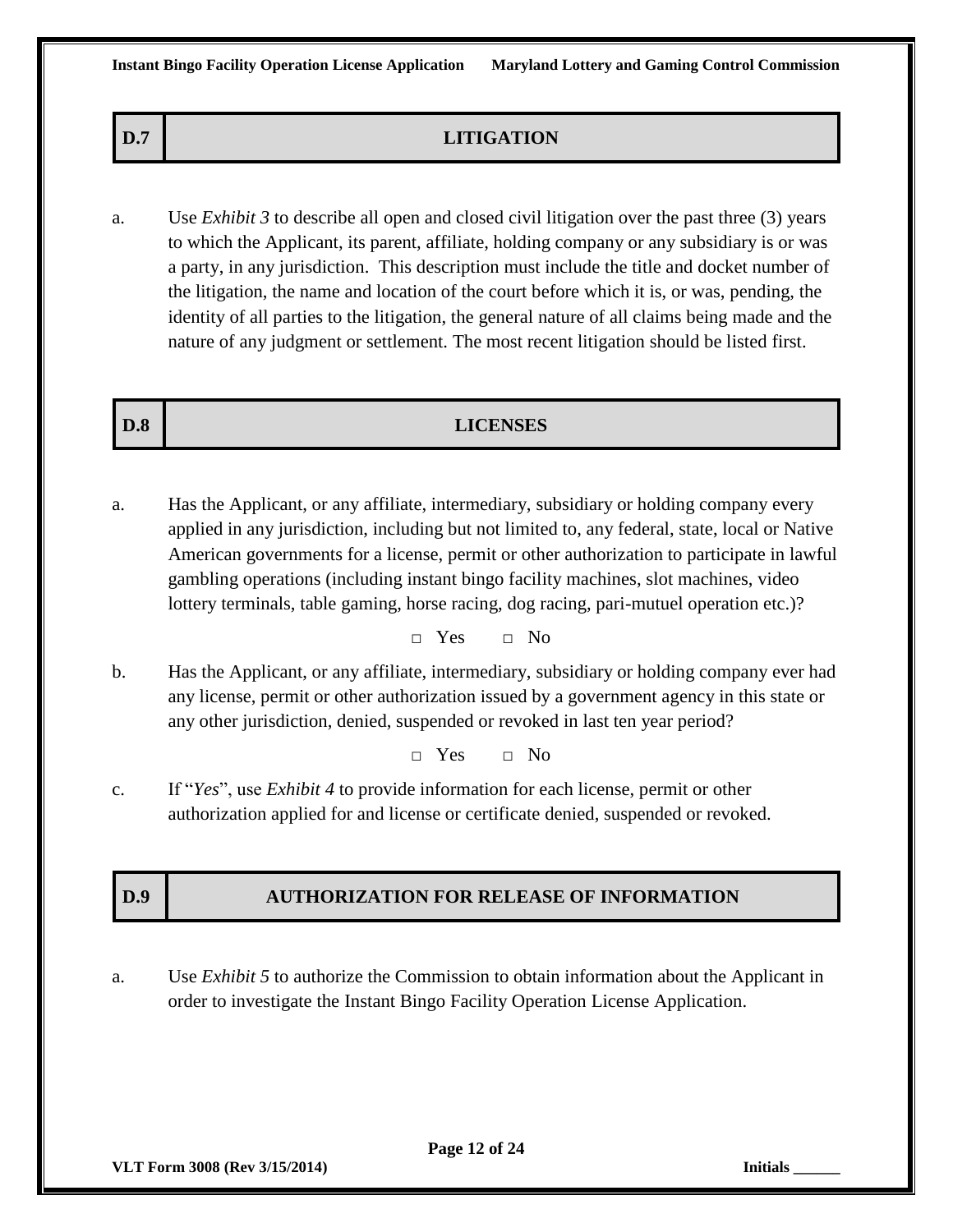#### **D.10 AFFIDAVIT OF REPRESENTATIVE OF APPLICANT**

**a.** Complete *Exhibit 6* (Affidavit of Representative of Applicant

**VLT Form 3008 (Rev 3/15/2014) Initials \_\_\_\_\_\_**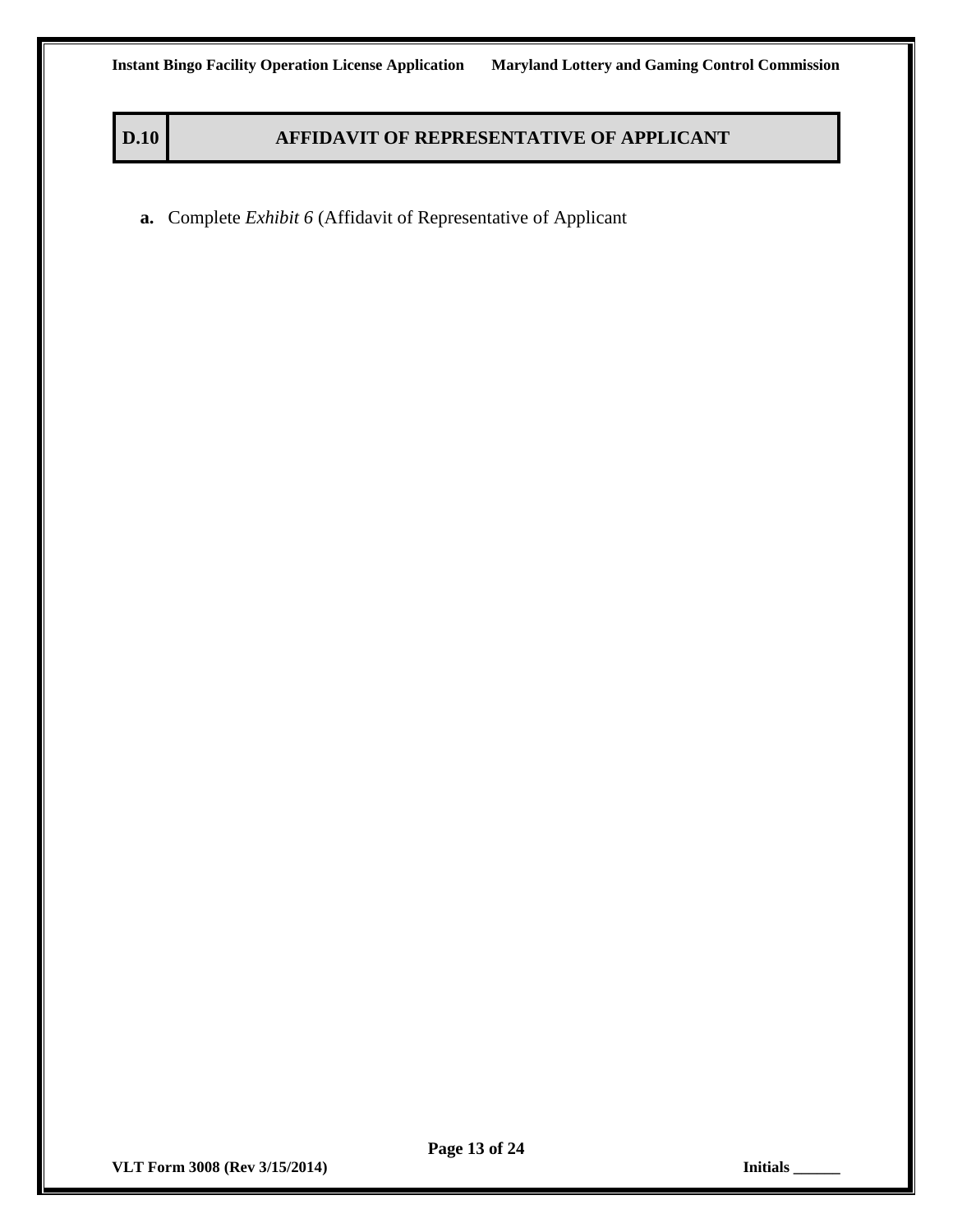

#### MARYLAND LOTTERY AND GAMING CONTROL COMMISSION

# SECTION E

# EXHIBITS

**VLT Form 3008 (Rev 3/15/2014) Initials \_\_\_\_\_\_**

**Page 14 of 24**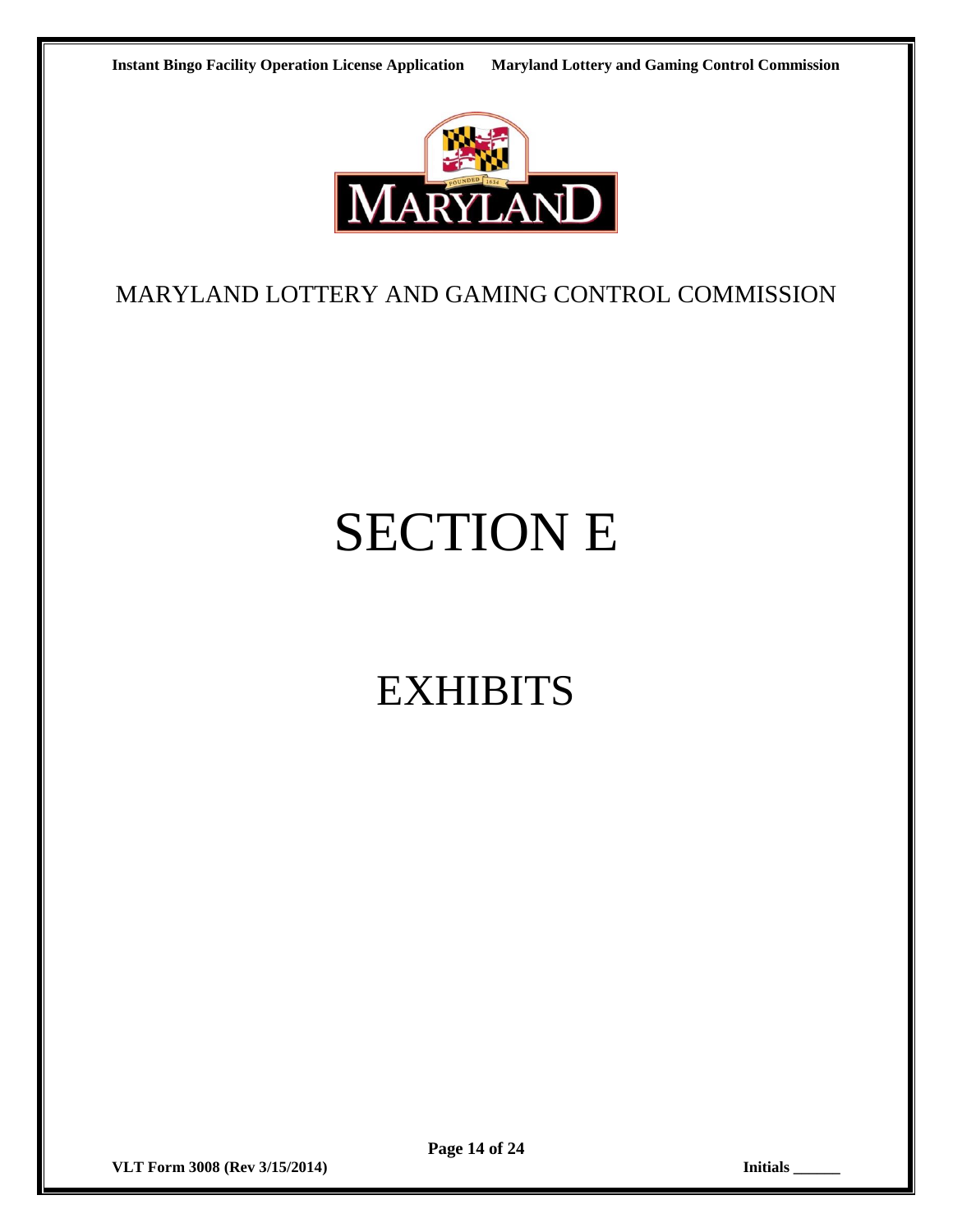| <b>INCORPORATORS / FOUNDERS</b><br>Exhibit $1(a)$ |                   |                  |                |                     |                         |  |
|---------------------------------------------------|-------------------|------------------|----------------|---------------------|-------------------------|--|
| Last Name                                         | <b>First Name</b> |                  | Middle Name    |                     | Suffix (Jr., Sr., etc.) |  |
| Occupation                                        |                   |                  | Title          |                     |                         |  |
| Address Line 1                                    |                   |                  | Address Line 2 |                     |                         |  |
| City                                              |                   | State / Province |                | Postal Code         |                         |  |
| Country                                           |                   | Email Address    |                | <b>Phone Number</b> |                         |  |

| Last Name      | First Name |                  | Middle Name    |              | Suffix (Jr., Sr., etc.) |
|----------------|------------|------------------|----------------|--------------|-------------------------|
|                |            |                  |                |              |                         |
| Occupation     |            | Title            |                |              |                         |
|                |            |                  |                |              |                         |
| Address Line 1 |            |                  | Address Line 2 |              |                         |
|                |            |                  |                |              |                         |
| City           |            | State / Province |                | Postal Code  |                         |
|                |            |                  |                |              |                         |
| Country        |            | Email Address    |                | Phone Number |                         |
|                |            |                  |                |              |                         |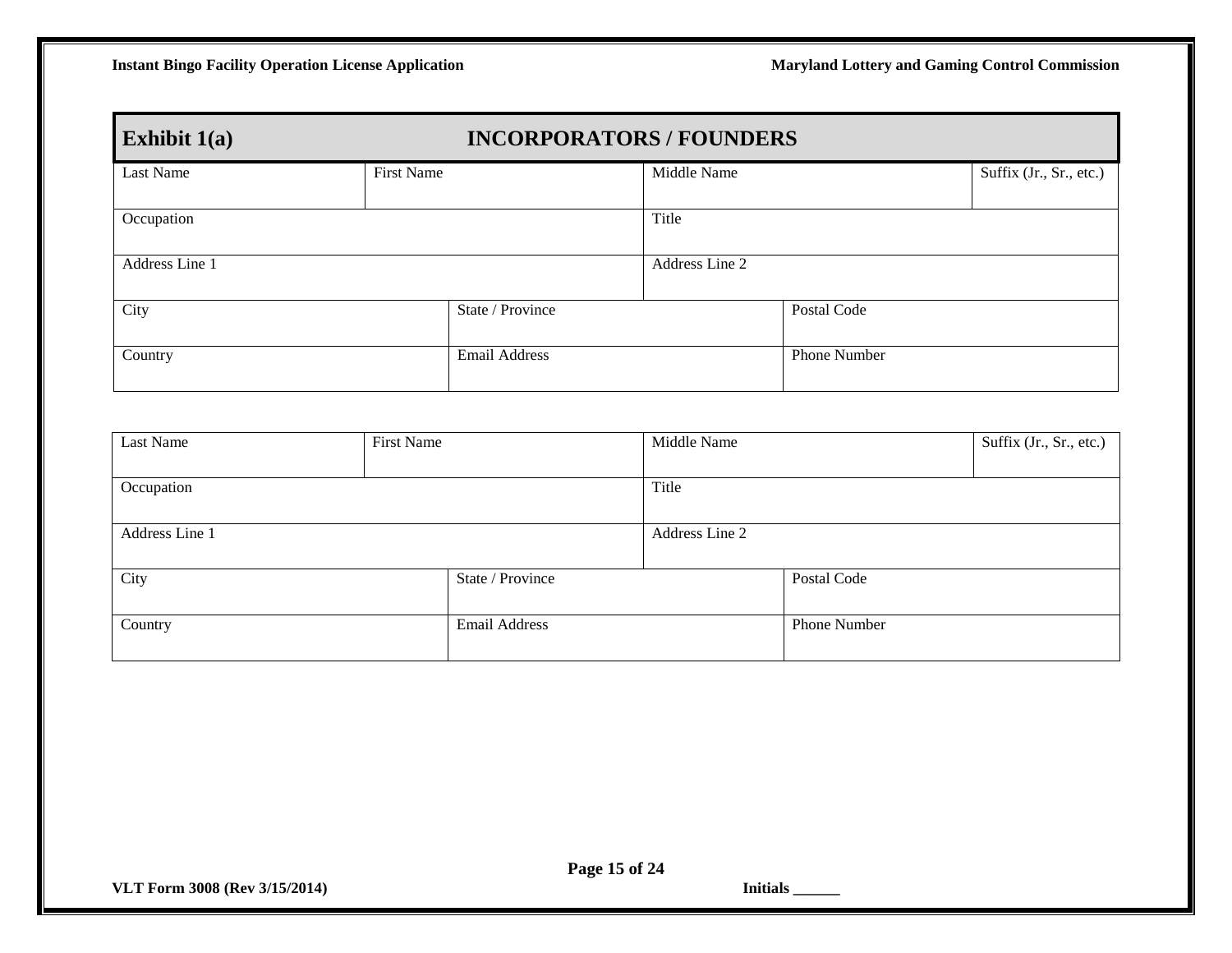**Instant Bingo Facility Operation License Application Maryland Lottery and Gaming Control Commission** 

| Exhibit 1(b)<br>OTHER NAMES AND ADDRESSES OF APPLICANT (Presently Used) |                       |      |                     |             |  |
|-------------------------------------------------------------------------|-----------------------|------|---------------------|-------------|--|
| Name                                                                    | <b>Street Address</b> | City | State /<br>Province | Postal Code |  |
|                                                                         |                       |      |                     |             |  |
|                                                                         |                       |      |                     |             |  |
|                                                                         |                       |      |                     |             |  |
|                                                                         |                       |      |                     |             |  |
|                                                                         |                       |      |                     |             |  |
|                                                                         |                       |      |                     |             |  |
|                                                                         |                       |      |                     |             |  |
|                                                                         |                       |      |                     |             |  |
|                                                                         |                       |      |                     |             |  |
|                                                                         |                       |      |                     |             |  |
|                                                                         |                       |      |                     |             |  |

*\*If additional pages are necessary, copy exhibit and attach to application*

**VLT Form 3008 (Rev 3/15/2014) Initials \_\_\_\_\_\_**

**Page 16 of 24**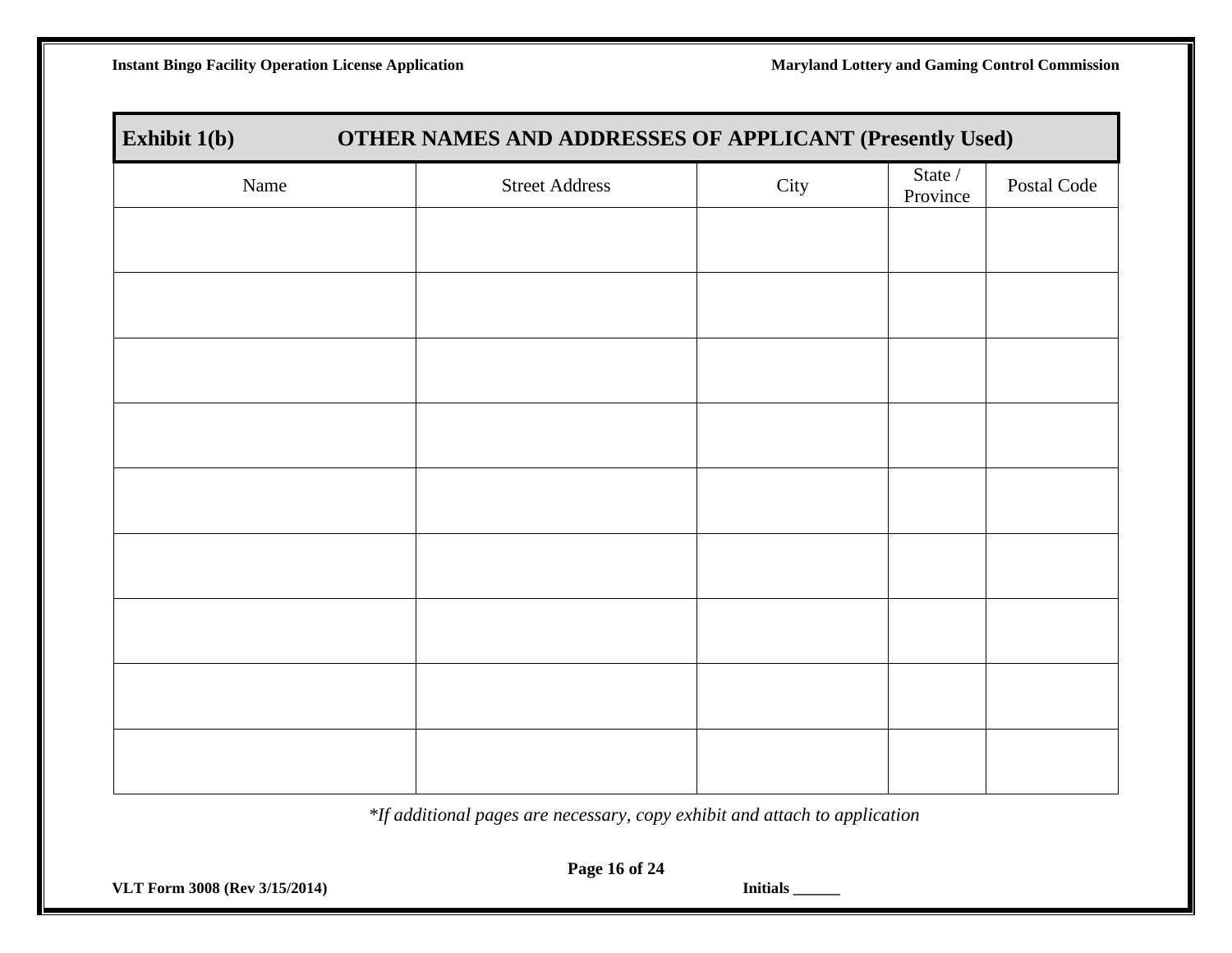#### **Exhibit 1(c) CURRENT ADDRESSES OF APPLICANT**

| Address specific use |                      |                |              |
|----------------------|----------------------|----------------|--------------|
| Address Line 1       |                      | Address Line 2 |              |
| City                 | State / Province     |                | Postal Code  |
| Country              | <b>Email Address</b> |                | Phone Number |
|                      |                      |                |              |

| Address specific use |                  |              |
|----------------------|------------------|--------------|
| Address Line 1       | Address Line 2   |              |
| City                 | State / Province | Postal Code  |
| Country              | Email Address    | Phone Number |

| Address specific use |                  |                |              |
|----------------------|------------------|----------------|--------------|
| Address Line 1       |                  | Address Line 2 |              |
| City                 | State / Province |                | Postal Code  |
| Country              | Email Address    |                | Phone Number |

*\*If additional pages are necessary, copy exhibit and attach to application*

**VLT Form 3008 (Rev 3/15/2014) Initials \_\_\_\_\_\_**

**Page 17 of 24**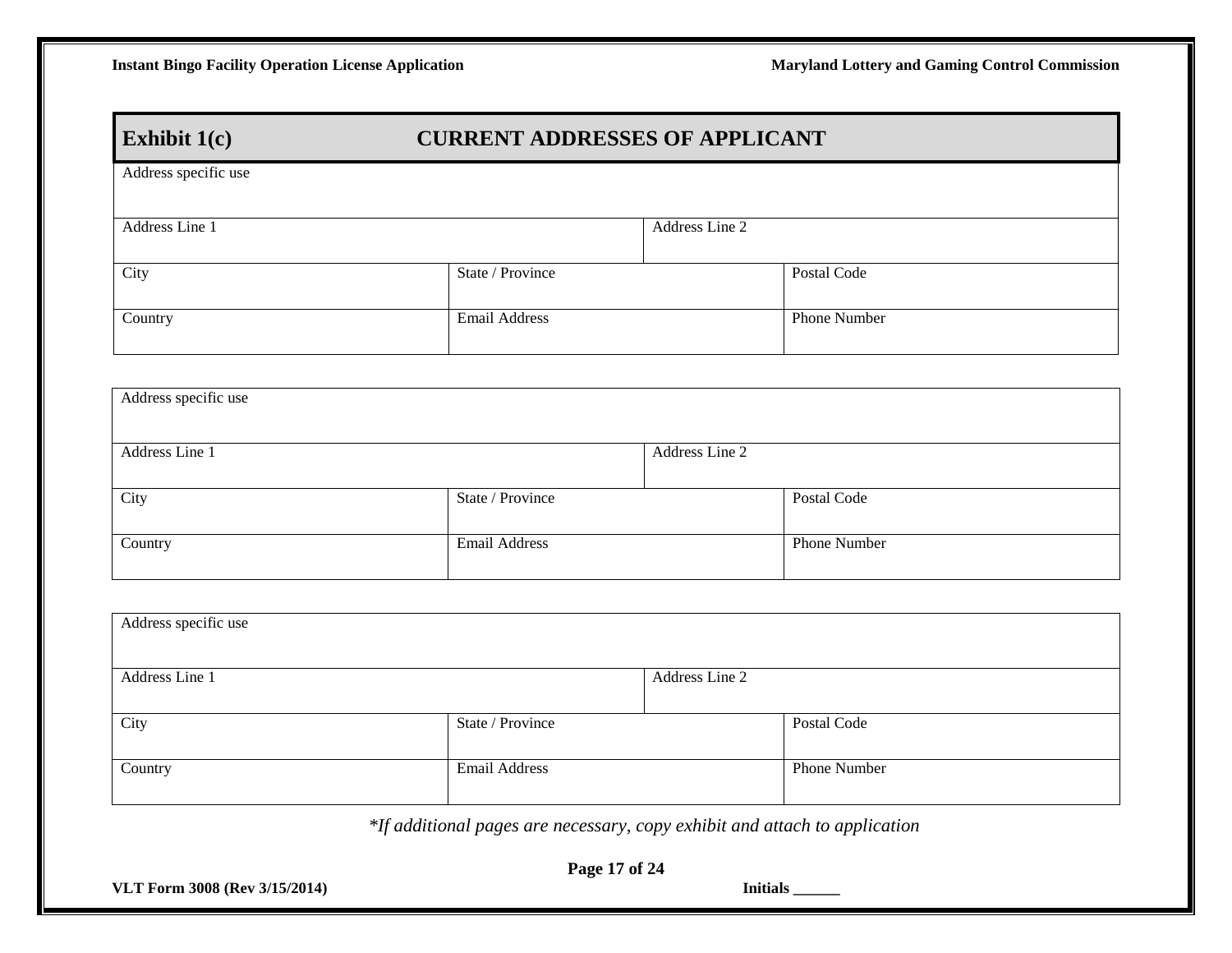#### **Exhibit 1(d) OTHER NAMES AND ADDRESSES OF CORPORATION (Past 10 Years)**

| Other Name (if applicable) |                      |                |              |
|----------------------------|----------------------|----------------|--------------|
| Address specific use       |                      |                |              |
| Address Line 1             |                      | Address Line 2 |              |
| City                       | State / Province     |                | Postal Code  |
| Country                    | <b>Email Address</b> |                | Phone Number |

| Other Name (If applicable) |                      |                |              |
|----------------------------|----------------------|----------------|--------------|
| Address specific use       |                      |                |              |
| Address Line 1             |                      | Address Line 2 |              |
| City                       | State / Province     |                | Postal Code  |
| Country                    | <b>Email Address</b> |                | Phone Number |

*\*If additional pages are necessary, copy exhibit and attach to application*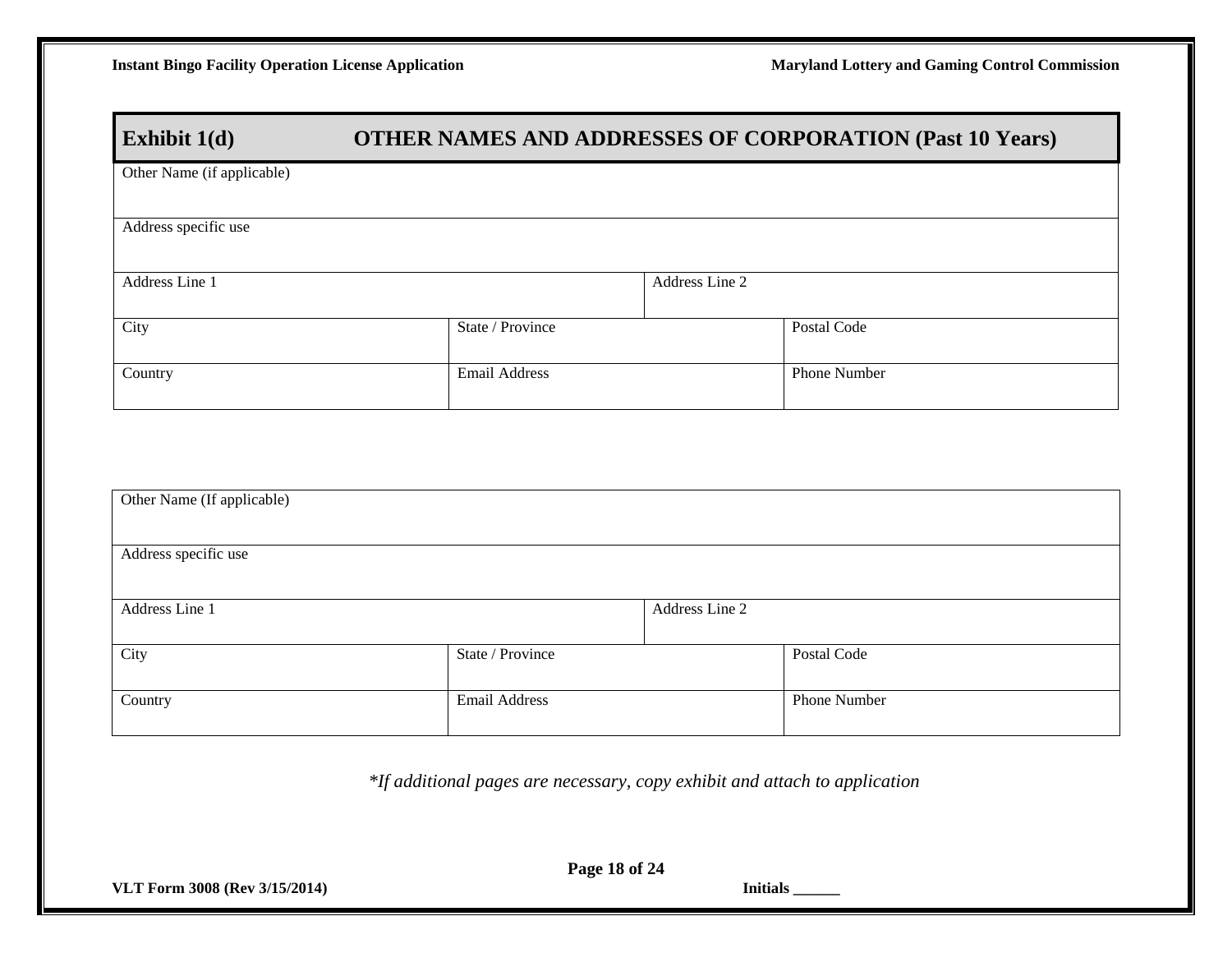| Name of Business     |                       | Operated From Date / To Date |                              | Federal Identification Number / Social Security Number /<br><b>Tax Identification Number</b> |
|----------------------|-----------------------|------------------------------|------------------------------|----------------------------------------------------------------------------------------------|
| Address specific use |                       |                              |                              |                                                                                              |
| Address Line 1       |                       |                              | Address Line 2               |                                                                                              |
| City                 |                       | State / Province             |                              | Postal Code                                                                                  |
| Country              | <b>Contact Person</b> |                              | <b>Contact Email Address</b> | <b>Contact Phone Number</b>                                                                  |
|                      |                       |                              |                              |                                                                                              |

**VLT Form 3008 (Rev 3/15/2014) Initials \_\_\_\_\_\_**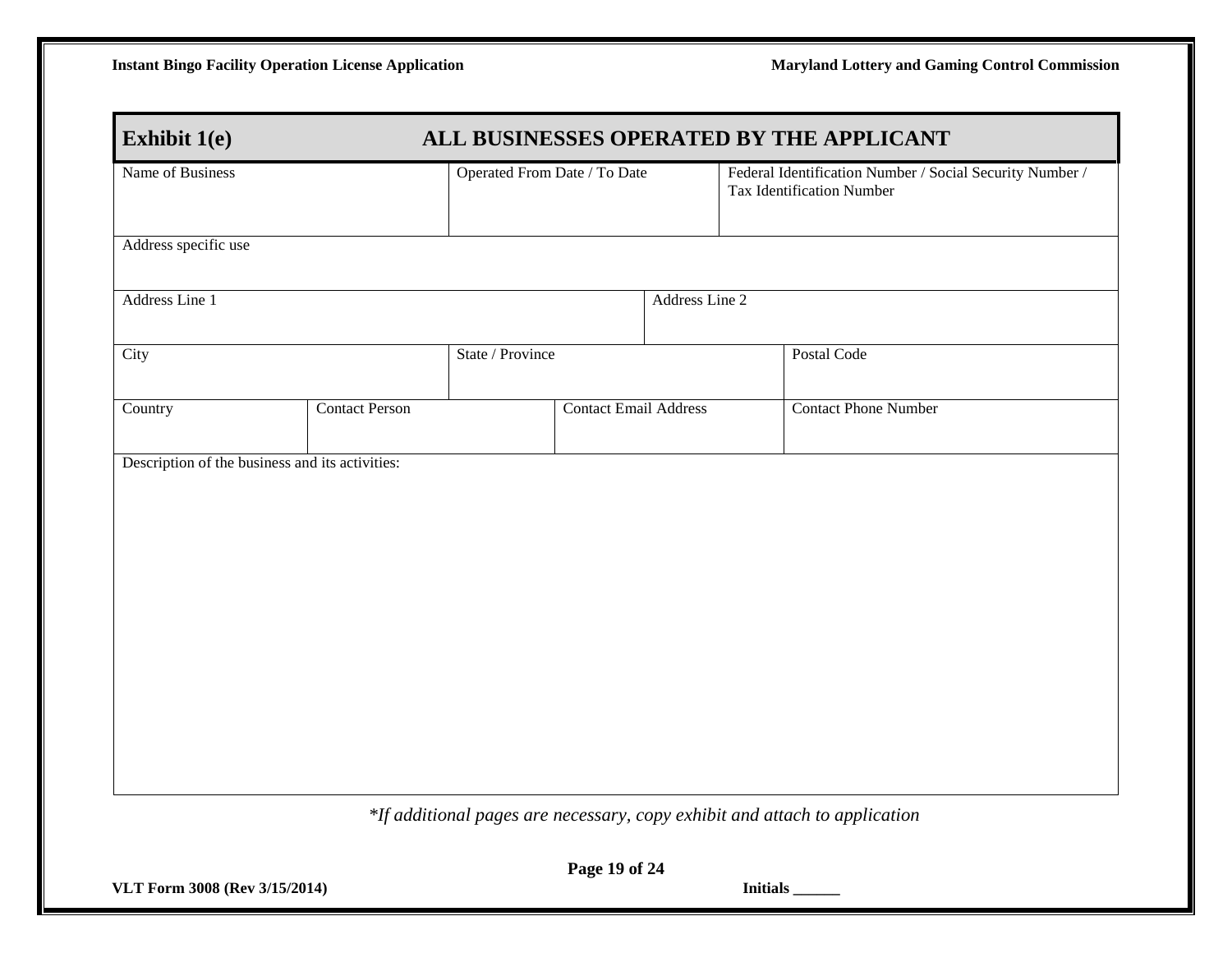**Instant Bingo Facility Operation License Application Maryland Lottery and Gaming Control Commission** 

| <b>Exhibit 2</b>                     |                               |                             | <b>CRIMINAL HISTORY</b>                                            |                                                              |          |                                                     |
|--------------------------------------|-------------------------------|-----------------------------|--------------------------------------------------------------------|--------------------------------------------------------------|----------|-----------------------------------------------------|
| Name Of Case<br>and Docket<br>Number | Nature Of Arrest Or<br>Charge | Date Of Arrest<br>Or Charge | Name and Address Of Law<br>Enforcement Agency Or<br>Court Involved | Disposition<br>(Acquitted,<br>Convicted,<br>Dismissed, etc.) | Sentence | Name Of Director,<br>Partner, Officer Or<br>Trustee |
|                                      |                               |                             |                                                                    |                                                              |          |                                                     |
|                                      |                               |                             |                                                                    |                                                              |          |                                                     |
|                                      |                               |                             |                                                                    |                                                              |          |                                                     |
|                                      |                               |                             |                                                                    |                                                              |          |                                                     |
|                                      |                               |                             |                                                                    |                                                              |          |                                                     |
|                                      |                               |                             |                                                                    |                                                              |          |                                                     |
|                                      |                               |                             |                                                                    |                                                              |          |                                                     |
|                                      |                               |                             |                                                                    |                                                              |          |                                                     |
|                                      |                               |                             |                                                                    |                                                              |          |                                                     |
|                                      |                               |                             |                                                                    |                                                              |          |                                                     |
|                                      |                               |                             |                                                                    |                                                              |          |                                                     |
|                                      |                               |                             |                                                                    |                                                              |          |                                                     |

*\*If additional pages are necessary, copy exhibit and attach to application*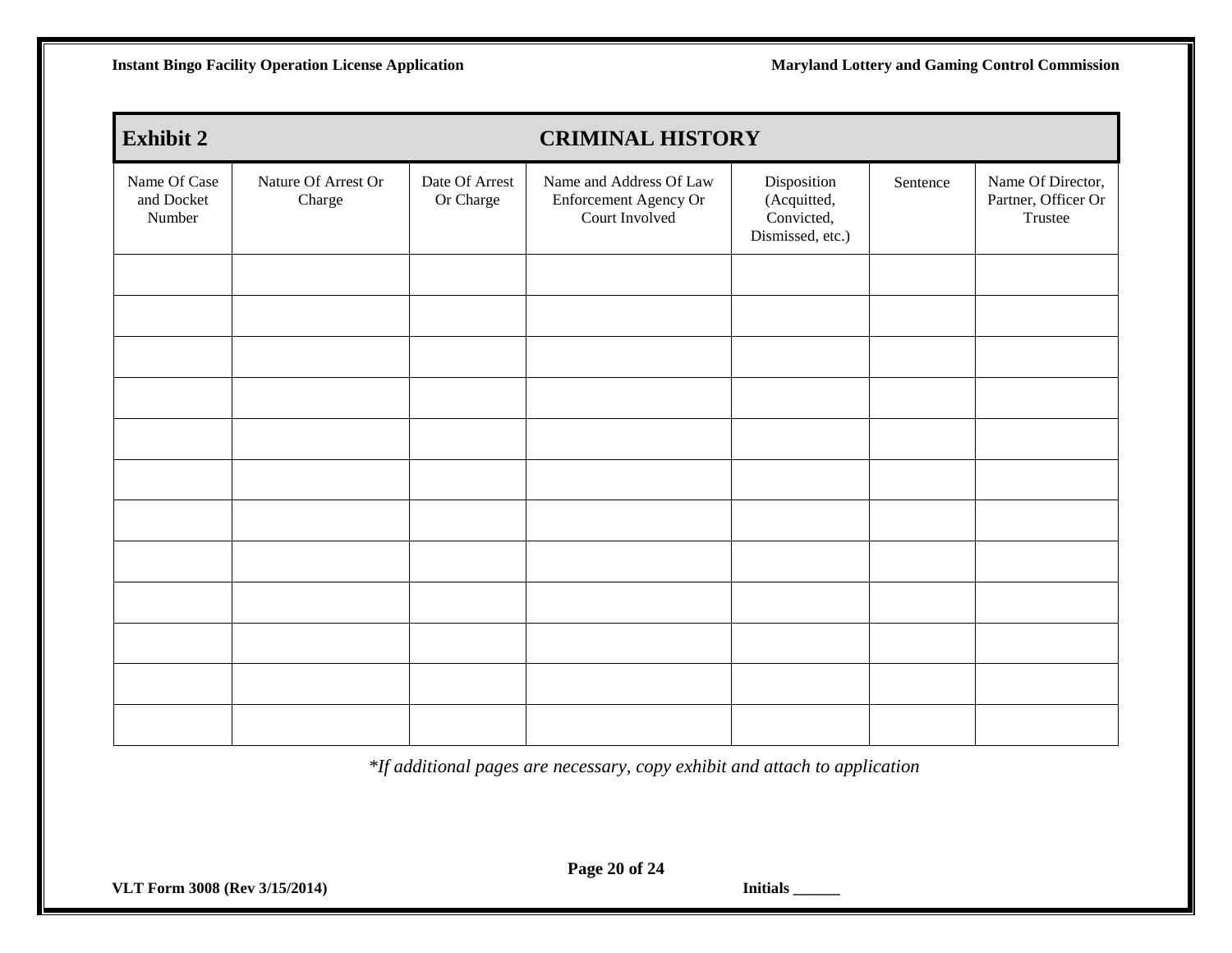| <b>Exhibit 3</b>               |                                                     | <b>LITIGATION</b>                             |                                                                     |
|--------------------------------|-----------------------------------------------------|-----------------------------------------------|---------------------------------------------------------------------|
| Name of Case and Docket Number | Name and Address of Court Involved<br>in Litigation | Name of All Parties Involved in<br>Litigation | Nature of Claim(s) and Judgment /<br>Settlement (If Case is Closed) |
|                                |                                                     |                                               |                                                                     |
|                                |                                                     |                                               |                                                                     |
|                                |                                                     |                                               |                                                                     |
|                                |                                                     |                                               |                                                                     |
|                                |                                                     |                                               |                                                                     |
|                                |                                                     |                                               |                                                                     |
|                                |                                                     |                                               |                                                                     |
|                                |                                                     |                                               |                                                                     |
|                                |                                                     |                                               |                                                                     |
|                                |                                                     |                                               |                                                                     |
|                                |                                                     |                                               |                                                                     |

*\*If additional pages are necessary, copy exhibit and attach to application*

**VLT Form 3008 (Rev 3/15/2014) Initials \_\_\_\_\_\_**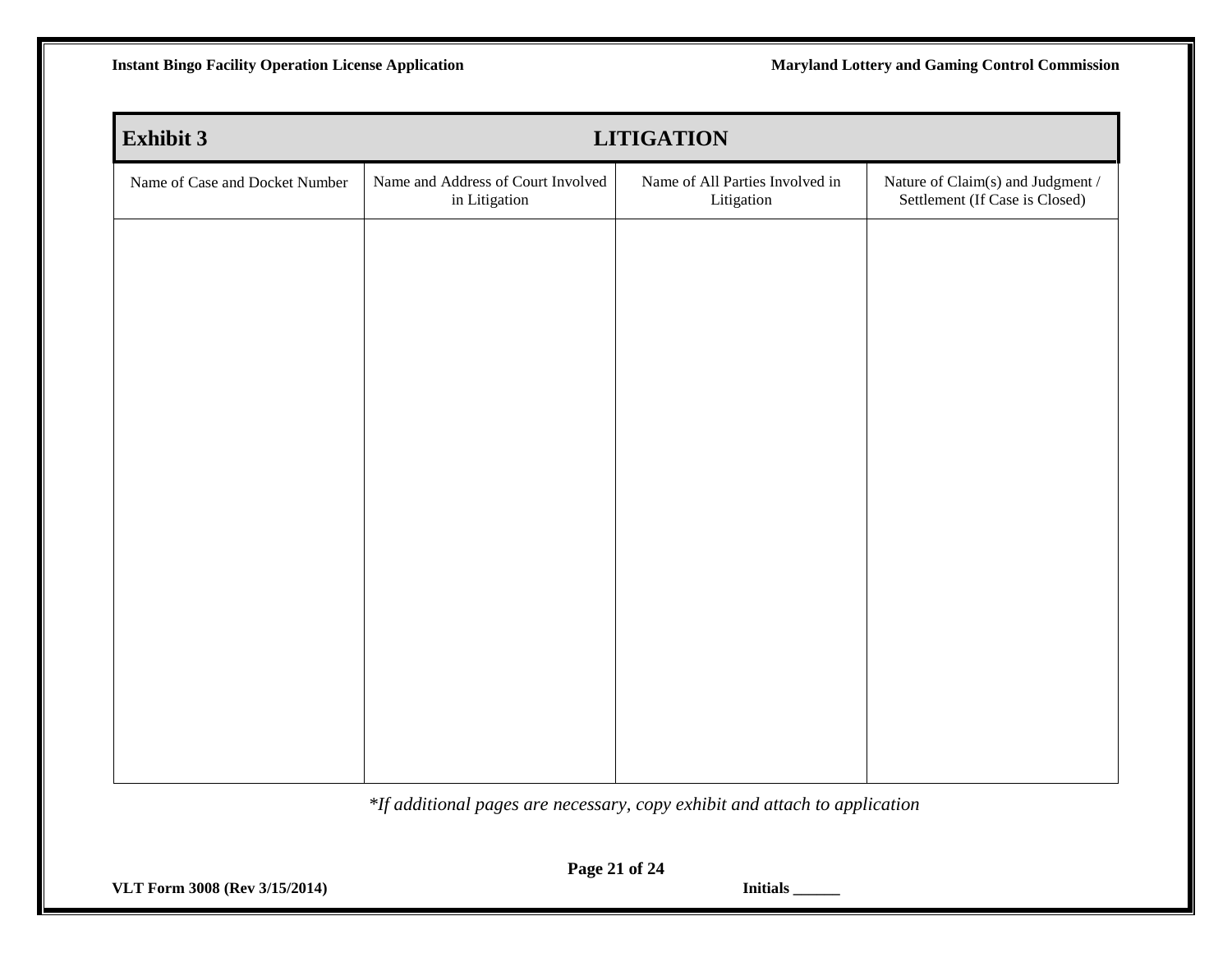| <b>Exhibit 4</b>                                          |                                             |                       | <b>LICENSES - GAMING</b>                                                                        |                         |                                                                                                                                                                                                 |
|-----------------------------------------------------------|---------------------------------------------|-----------------------|-------------------------------------------------------------------------------------------------|-------------------------|-------------------------------------------------------------------------------------------------------------------------------------------------------------------------------------------------|
| List Gaming Licenses First and Non-Gaming Licenses Second |                                             |                       |                                                                                                 |                         |                                                                                                                                                                                                 |
| Type of License or<br>Permit                              | Name and Location of Governmental<br>Agency | Application<br>Number | Disposition<br>(i.e. Granted, Denied,<br>Pending, Expired,<br>Suspended, Revoked,<br>Withdrawn) | <b>Disposition Date</b> | If Issued, Give Appropriate<br>License, Permit or Other Such<br>Number and Expiration Date.<br>If Denied, Pending, Expired,<br>Suspended, Conditioned,<br>Withdrawn or Revoked,<br>Explain Why. |
|                                                           |                                             |                       |                                                                                                 |                         |                                                                                                                                                                                                 |
|                                                           |                                             |                       |                                                                                                 |                         |                                                                                                                                                                                                 |
|                                                           |                                             |                       |                                                                                                 |                         |                                                                                                                                                                                                 |
|                                                           |                                             |                       |                                                                                                 |                         |                                                                                                                                                                                                 |
|                                                           |                                             |                       |                                                                                                 |                         |                                                                                                                                                                                                 |
|                                                           |                                             |                       |                                                                                                 |                         |                                                                                                                                                                                                 |
|                                                           |                                             |                       |                                                                                                 |                         |                                                                                                                                                                                                 |
|                                                           |                                             |                       |                                                                                                 |                         |                                                                                                                                                                                                 |
|                                                           |                                             |                       |                                                                                                 |                         |                                                                                                                                                                                                 |
|                                                           |                                             |                       |                                                                                                 |                         |                                                                                                                                                                                                 |
|                                                           |                                             |                       |                                                                                                 |                         |                                                                                                                                                                                                 |

*\*If additional pages are necessary, copy exhibit and attach to application*

**VLT Form 3008 (Rev 3/15/2014) Initials \_\_\_\_\_\_**

**Page 22 of 24**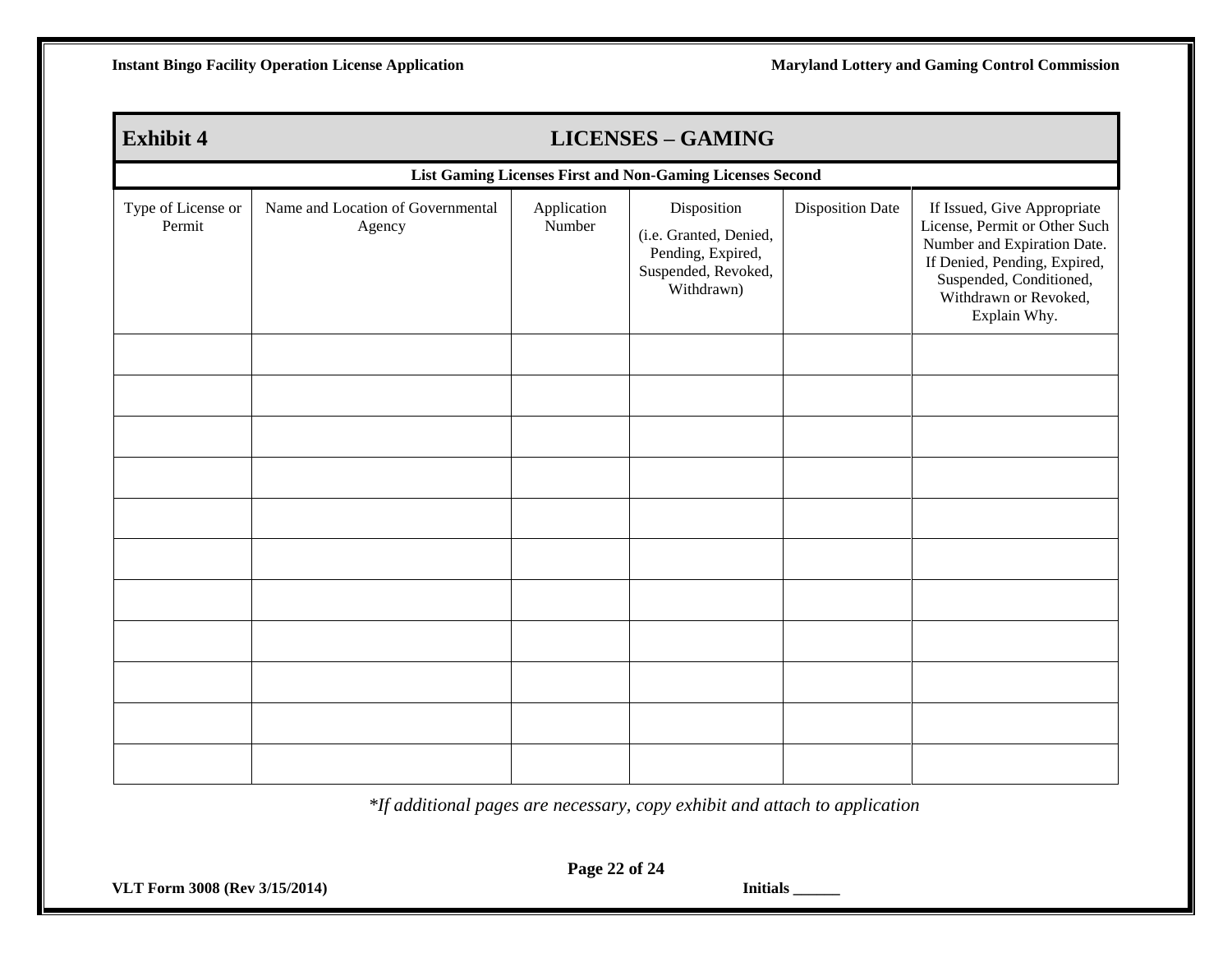**Instant Bingo Facility Operation License Application Maryland Lottery and Gaming Control Commission**

#### **Exhibit 5 AUTHORIZATION FOR RELEASE OF INFORMATION**

**TO: \_\_\_\_\_\_\_\_\_\_\_\_\_\_\_\_\_\_\_\_\_\_\_\_\_\_\_\_\_\_\_\_\_\_\_\_\_\_\_\_\_\_\_\_\_\_\_\_\_\_\_\_\_\_\_\_\_\_\_\_\_\_\_\_\_\_\_\_\_\_\_\_\_\_\_\_\_\_\_\_\_\_\_\_\_\_\_\_\_\_\_\_\_\_**

#### **(To be completed by Commission)**

**FROM:** 

#### **(Applicant's printed name)**

I am an applicant for an Instant Bingo Facility Operator License in the State of Maryland.

The Maryland Lottery and Gaming Control Commission is required by law to conduct an investigation of an applicant for an Instant Bingo Facility Operator License. That investigation requires the Commission to collect and evaluate information about me. I irrevocably give consent to the Commission, the Maryland State Police, and persons authorized by the Commission, to: (1) verify all information provided in the license application documents; (2) conduct a background investigation of me; and (3) have access to any and all information that I have provided to any jurisdiction seeking a similar license in that jurisdiction, along with the information obtained by that other jurisdiction during the course of any investigation that it may have conducted about me.

By executing this Authorization, I authorize any of the following entities to release to the Commission any and all information about me that the Commission requests: local, State or federal government unit; commercial or business enterprise; nonprofit entity; individual; or any other public or private entity. The requested information may be released in written, verbal, electronic, or any other form. I hold a valid gaming license issued by another state, and I understand that the Commission will contact that state's licensing entity to get information that will help the Commission decide whether to grant my Request for Application of Alternative Licensing Standards, and I understand that false or misleading statements or omitted information will be the basis for rejection of this Request, revocation of the license, and criminal penalties.

With respect to any claims or liability arising from the release of the requested information to the Commission, I expressly waive, release, discharge and forever hold harmless and agree to indemnify, the unit, entity, or individual that releases information to the Commission under the authority of this Authorization.

A photo, facsimile, or electronic copy of this signed and dated Authorization shall be equally effective as an original.

\_\_\_\_\_\_\_\_\_\_\_\_\_\_\_\_\_\_\_\_\_\_\_\_\_\_\_\_\_\_\_\_\_\_\_\_\_\_\_\_\_\_ \_\_\_\_\_\_\_\_\_\_\_\_\_\_\_\_\_\_\_\_\_\_\_\_\_\_\_\_\_\_

| Signature of Individual Completing Form                                                                                                                                                                                                                                                                                                                                     |                      | Date                 |                 |
|-----------------------------------------------------------------------------------------------------------------------------------------------------------------------------------------------------------------------------------------------------------------------------------------------------------------------------------------------------------------------------|----------------------|----------------------|-----------------|
| <b>Printed Name</b>                                                                                                                                                                                                                                                                                                                                                         |                      | Title                |                 |
|                                                                                                                                                                                                                                                                                                                                                                             | <b>NOTARY PUBLIC</b> |                      |                 |
| The undersigned, a Notary Public in and for the County of ______________________, in the State of<br>certifies that the above named individual appeared in person, and before me, either known (Electrician Compara<br>to me or satisfactorily proven to be the individual whose name subscribed to the within instrument and signed the<br>Authorization and Notification. |                      |                      |                 |
|                                                                                                                                                                                                                                                                                                                                                                             |                      |                      |                 |
|                                                                                                                                                                                                                                                                                                                                                                             |                      | <b>Notary Public</b> |                 |
| <b>Stamp or Seal</b>                                                                                                                                                                                                                                                                                                                                                        |                      | <b>Printed Name</b>  |                 |
|                                                                                                                                                                                                                                                                                                                                                                             |                      |                      |                 |
| VLT Form 3008 (Rev 3/15/2014)                                                                                                                                                                                                                                                                                                                                               |                      | Page 23 of 24        | <b>Initials</b> |